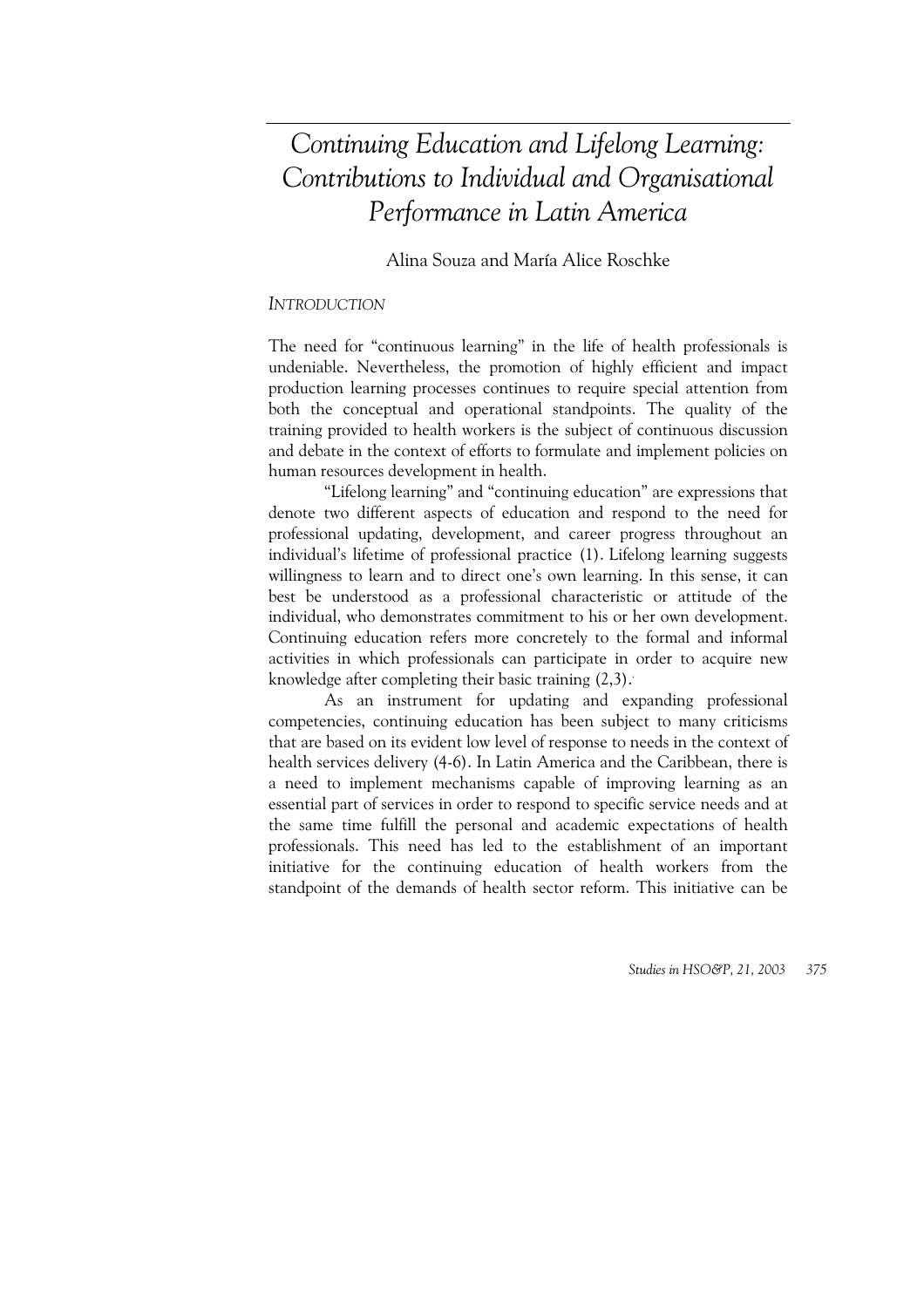thought of as an important movement; it has guided many projects and is known in the Region as the *Programa de Educación Permanente del Personal de Salud* (Permanent Continuing Education Programme for Health Workers or PCEPHW). It is an ongoing participatory process the aim of which is to articulate learning with ongoing delivery of health care within health sector reform.

This report analyses several issues and trends related to efforts to improve the individual, collective, and organisational performance of health professionals in the light of experiences with continuing education in the Americas. From this perspective this paper could not be thought of as trying to assess teaching methods as an isolated aspect of the continuous education processes or a systematic evaluation of the results of these processes in the current literature. It is an account of a process of the search for meaning and strategic answers according to needs emerging from the Health Reform projects in Latin America. The literature review upon which it is based mainly includes general articles about the process, its conceptual frameworks, strategies and assumptions; it also includes internal reports of working groups held by the countries and the Pan American Health Organisation (PAHO/WHO), who can be regarded as the principal creator and promoter of this movement (7-9). The articles and reports were selected on the basis of their contribution to the definition of principles and fieldwork strategies.

The first part of the paper addresses basic information and background foundations of the movement; this is followed by a section that reflects project experiences in the context of health sector reform. A third section puts forward considerations about continuing education programmes and organisational performance seen as the center of contextual problems emerging from health reform. The conclusion points to the urgent need for design and implementation of more reliable evaluation tools and the conduct of research enabling comparison and further development of these experiences.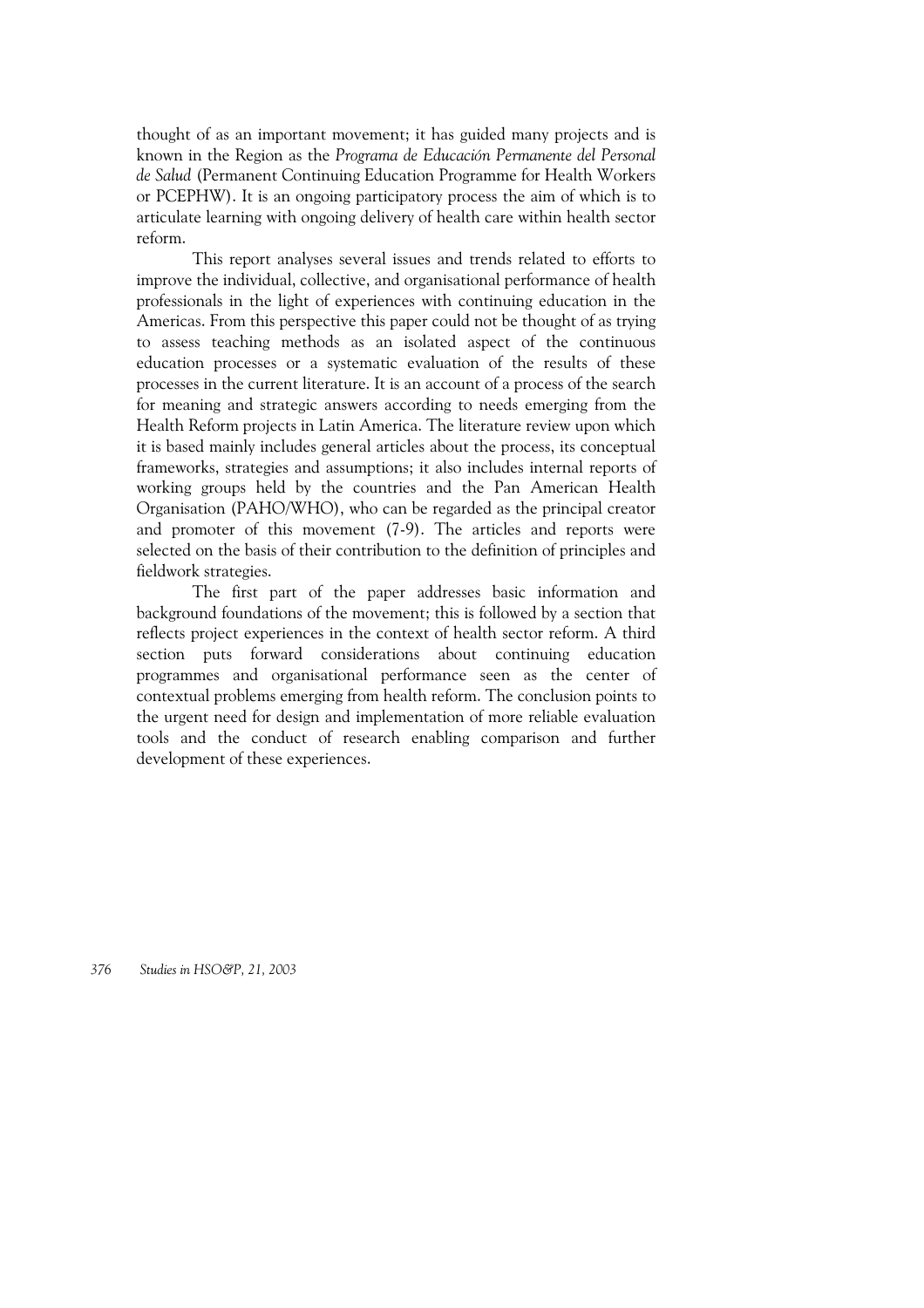# *BACKGROUND: EDUCATIONAL CHANGE PROJECTS IN THE HEALTH SERVICES*

The effort to revamp the continuing education of health workers is aimed at developing an ongoing process that is articulated with health work and the main purpose of which is to transform health practices with a view to health sector reform. This project began in the 1980s as a collective effort by the Region, with the participation of several countries (10-15).

The central issues discussed in the launching documents were the health labour process as a whole, the specific needs for service development, the prevailing health problems, local or regional, the need to take into account reform principles such as universal access under the pressure to expand services and maintain the desired equity. The proposal also sought to strengthen the multidisciplinary professional teams by increasing their autonomy in the decision-making process that affects services and performance. The basis for achieving these goals was the construction or reconstruction of knowledge through a critical review of practice as a whole.

All the literature generated since the onset of the movement, whether monographs, reports, analyses of experiences, or studies, took a matrix of strategic and methodological alternatives including in-service training, short-term updating, training in priority areas, short and midterm professional formal training, as well as advanced training in health (16).

A 1991 report on continuing education presents the first discussions of concrete experiences in Brazil, Colombia, and Cuba, as well as some initiatives carried out under PAHO's regional programmes (malaria, environmental health, maternal and child health, and health services development). Brazil's experiences are diverse, ranging from institutional projects developed within health care units to projects on a national scale and including the training of direct care providers, auxiliary health workers, and managers (17-19). In Brazil too, the *Larga Escala* project for training health technicians and nursing aides emerges as an important example of an educational process that is part of a much broader endeavor to reorganize the health sector (20). Brazil's experience with this project is adapted and applied to the training needs of service personnel in several countries in the Region. In Colombia the main thrust is a primary care programme in the departments of Valle, Cauca, and Nariño, where the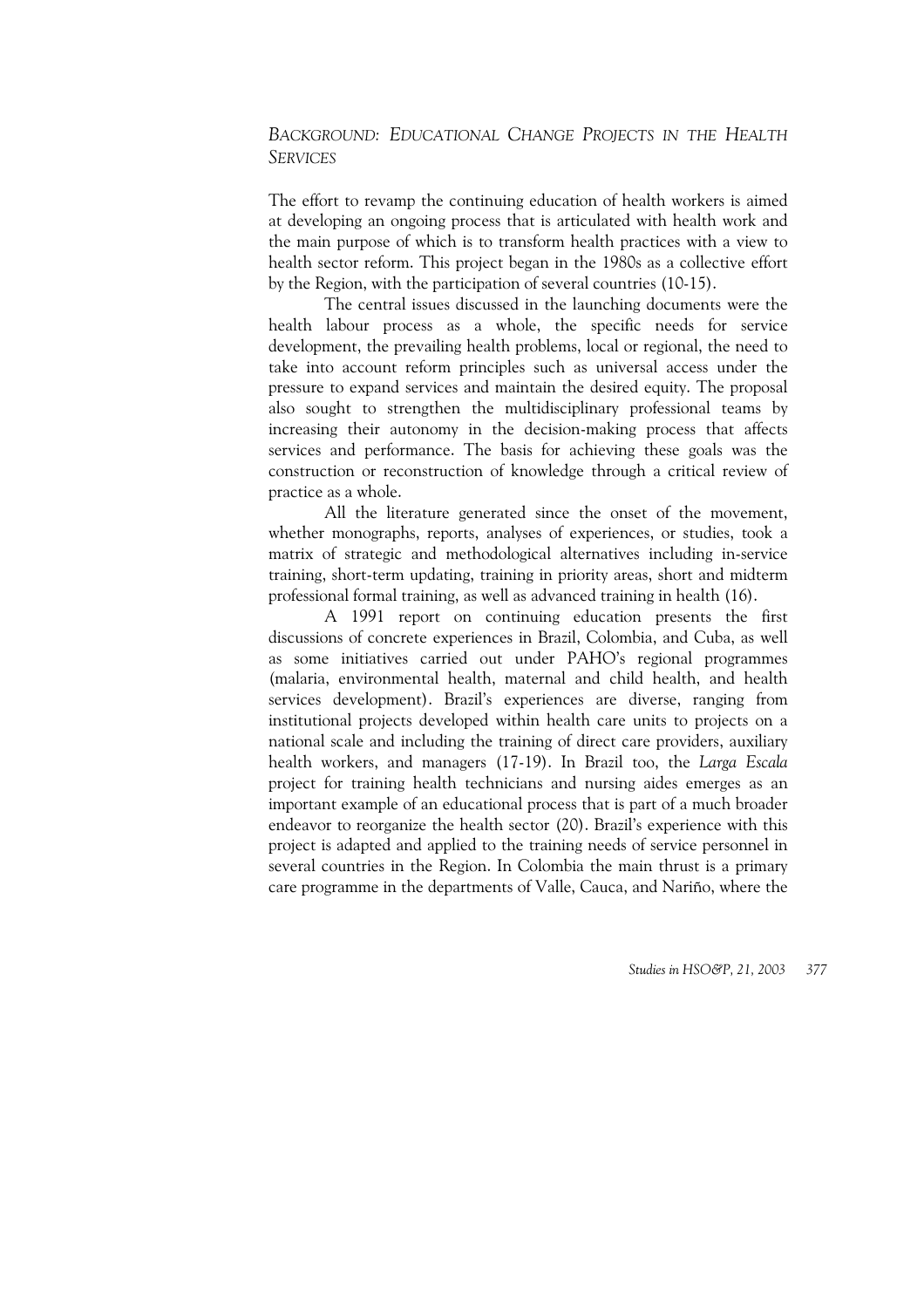multidisciplinary teams receive their training (21). Cuba launched its efforts within the framework of a programme of family physicians and nurses as part of its National Health System Agenda known as *Salto Cualitativo* (22). Initiatives carried out under the PAHO regional programmes included helping Brazil to provide critical training to the multidisciplinary team that carried out its anti-malaria programmes; a series of training activities for environmental health workers; support for countries in the strategic administration of local services; and training projects in maternal and child health in some countries (23). The School of Health Sciences of the *Universidad Autonoma de Santo Domingo*, in the Dominican Republic, extends these efforts to teacher education with a view to strengthening practices that integrate teaching and service delivery (24). Those accounts do not describe specific programmes or make any assessment of the results; they only focus on changes in the conceptual and structural framework of continuing educational projects.

As a result of this first analysis, the PAHO Advisory Group for Continuing Education recommended a series of monitoring and reorientation strategies for the PCEHW: to provide advance support for "nuts and bolts" definitions of continuing education based upon specific needs of the health care delivery system; to develop specific research in order to analyse and assess the processes and favor the advancement of a new conceptual and methodological framework; to enhance the articulation between continuing education processes and strategic planning in health.

Between 1991 and 1995, several countries reviewed their projects through qualitative assessment procedures based only on a description of PCEHW<sup>'s</sup> advancement; it was possible to consolidate some of the basic principles and underscore the importance of a participatory and dynamic approach to health care (25-27).

The principles that emerged were: work is the pivotal element that unites and connects performance and knowledge; thus, new knowledge (learning) is generated from this base; learning in this process implies a dynamic continuum of action, reflection, and new action; the assessment of training needs must be a participatory process.

The definition of training needs through a participatory approach has made it possible to establish priorities, goals, and strategic objectives for a set of actions. These include the transformation of practice based on the criteria of coverage, objective, and flexibility, linked to the specific context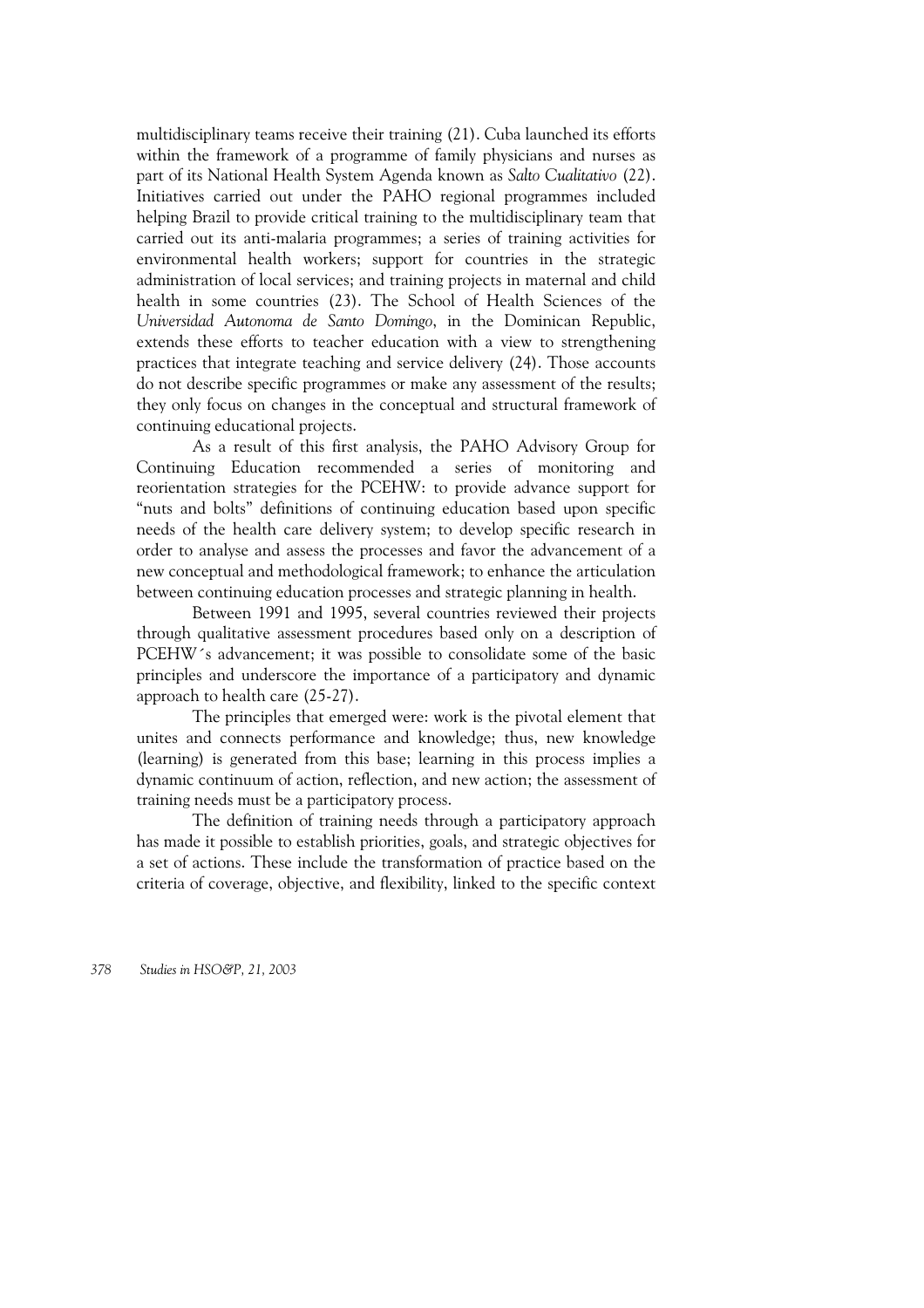within a vision of viability. PCEHW practices requires a thorough context analysis, both from a broader perspective and in relation to the specific health situation, aligned with a concrete health service delivery proposal that considers work and population demands. The need for greater conceptual precision was also apparent (28).

The literature points out an increase in job motivation, enhanced quality of primary care services, and renewed interest of health professionals in reaching a higher level of technical and professional development (29- 31). It is important to note that these statements (the ones in the literature related to the matter in this paragraph) are not supported by empirical evidence.

Nonetheless, it was only in 1995 that the literature started to systematize the theoretical contributions as well as some of the PCEHW project experience. This point in time marked the turning point of this movement as a concrete response to change; recurrent observations presented in the literature even though of a scattered nature provided evidence of discontinuity, lack of direction, low institutional priority, and low coverage of these programmes; most important of all, the failure to identify the knowledge and abilities needed to give the necessary response to real health care needs, for the provision of higher-quality service delivery, the basis for the educational doctrine undergirding most continuing education programmes.

The experience gained laid the foundation for some important theoretical contributions in the areas of adult education, health labour process, and health institutional development (32-35). Continuing education is understood as being "a technical-political intervention by virtue of its capacity to broadly distribute knowledge and power" – a vision that raises important issues for human resources management (36-38).

Davini (39) maintains that the PCEHW project contributions add up to a strategy for changing the technical and social practices of health workers. When the health labor process is taken as the core of the learning process, the result is the generation of a new pedagogical model in which questioning and critical thinking play a major role, in contrast to the traditional practices of transmission of knowledge.

Understanding the regulatory, social and technical dimensions of the health labour process also makes it possible to rethink the institutional mission and move forward to improve quality. Accordingly, continuing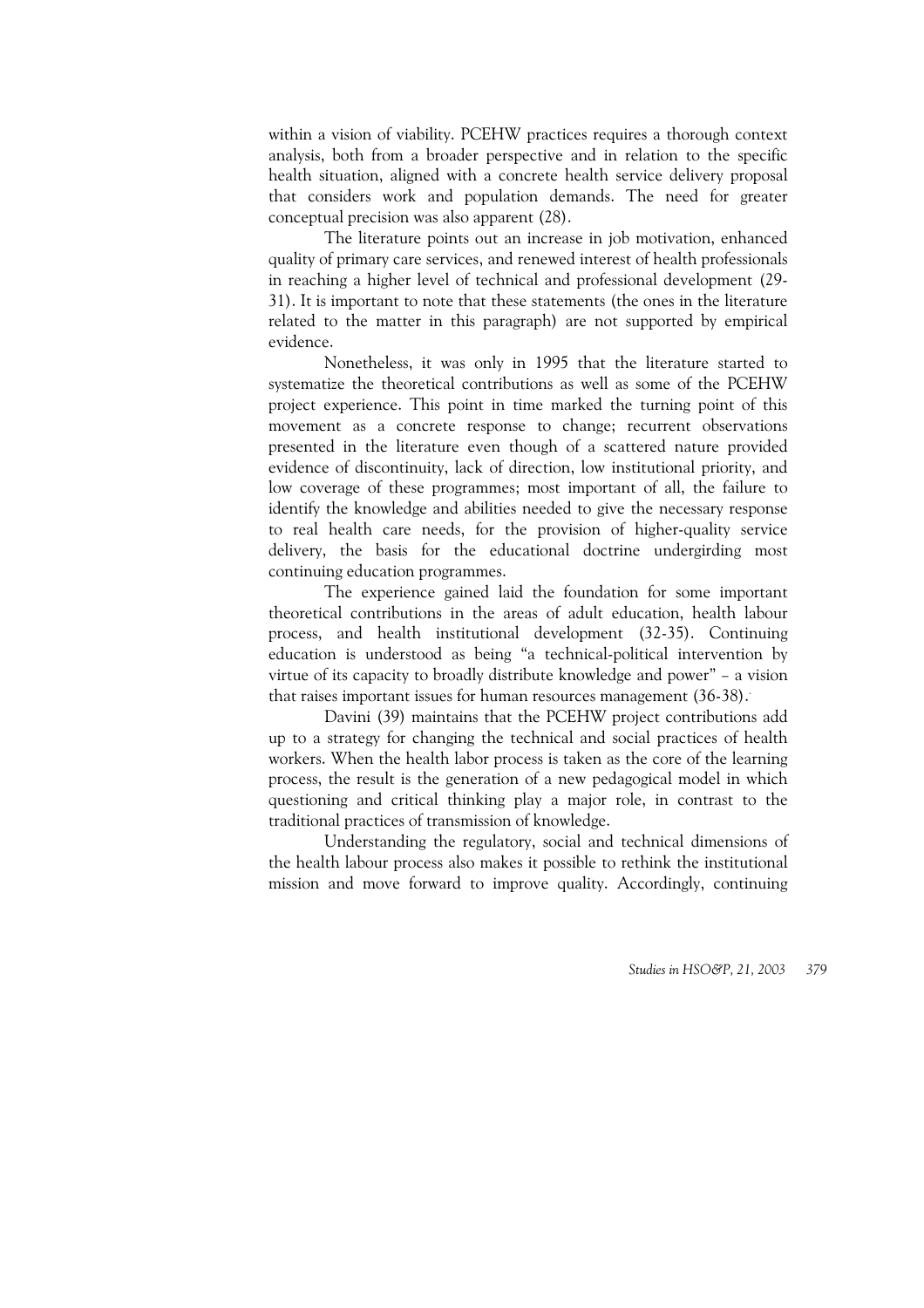education becomes an instrument for the critical review of institutional culture, the appropriation of knowledge and the strengthening of the professional team (39).

From the standpoint of adult education, participatory methods can ensure active involvement from all individuals and self-guided learning; this in turn advances and mobilizes strong leadership thus making it possible to highlight the importance of criticism for the transformation of practice (40). Critical learning is considered indispensable for the understanding of global processes and the development of cognitive abilities that are essential if health workers are to function adequately in the complex and changing environments of the health services (40,41).

The theoretical and methodological framework of PCEHW is based upon the elements of critical pedagogy proposed by Apple, Ardoino, Ausubel, Bernstein, Bleger, Bourdieu, Bruner, Candau, Freire and Chosson, among others (42-52). Adult education aims at increasing responsibility and self-reliance, and uses the learning principles of active participation. The pedagogical method is rooted in problem-solving and linked to the realm of the learners, taking into account their life histories and critical learning tools for knowledge building. Critical thought is a tool for learning and for capacity building.

The analysis of the health labour processes is a key step to diagnosing the work situation; the methods of action research help build the group consciousness and teamwork necessary to the learning process. In this sense, PCEHW processes create a new meaningful learning paradigm strongly molded by social interaction where learning means waking up and understanding a reality which previously lacked meaning for the individual  $(52-56)$ .

By the late 1990s, PCEHW had spread throughout Latin America as a movement to reorient continuing education. Changes observed in the social context because of political and economic pressures have dictated new moves and the reorganisation of health systems and of health services delivery. These reorganisation have affected continuing professional education projects, even though the guiding principles put forth by the movement have been maintained (57-59).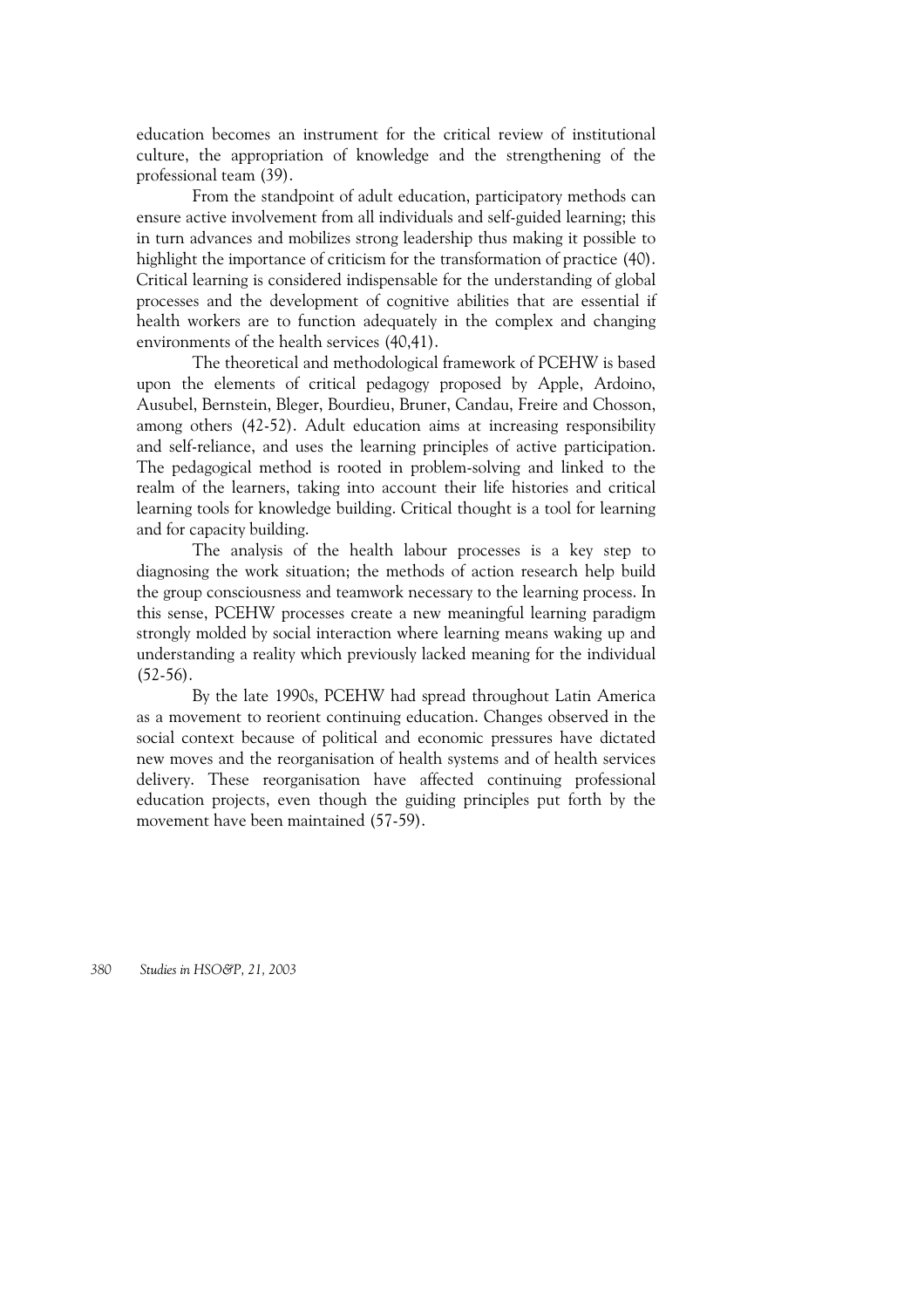# *CONTINUING EDUCATION IN THE HEALTH SERVICES IN THE CONTEXT OF THE REFORMS*

Health sector reforms have produced a new scenario for PCEHW development. Investment projects for development and strengthening of the health sector have led to changes in the orientation, possibilities, and conditions of use for educational strategies within the system. This new scenario was present in almost all the countries of Latin America. Some of these projects had international financing.

Most of the projects included in-service training components. At first, these training components posed an enormous challenge to the institutions because of these institutions' past history or sporadic, reactive and vertical experience in the management of learning processes. The culture of a highly bureaucratic central process, usually managed with very few resources, was the challenging factor.

For many countries external financing was a first opportunity to have specific training funds available. Never before had so much money been available for training so many people under such time constraints and in such a complex and changing political-institutional context. For the human resources groups at national level the biggest challenge was to be able to show the impact of training in the reform process.

The review of experiences in the Andean Area and Central America in past years has identified some common features of training proposal components: target populations of trainees were large (hundreds or thousands), heterogeneous (different professional categories), scattered at various levels of service, and, in some cases, there was even an attempt at nationwide coverage; personnel cannot be moved to a training centre away from the services where they work, either because work demands in a changing situation will not allow this or because of the huge numbers of personnel involved and because of the costs that such transfers would entail; the educational objectives and content are defined considering specific changes in services targeted; new educational approaches and dynamic methods must be appropriate to the condition of the personnel and the situation and dynamic of the services. Traditional concepts and practices related to education in the health services are considered ineffective; in many cases those who identify the needs and plan the educational activities are not (or will not be) the same persons who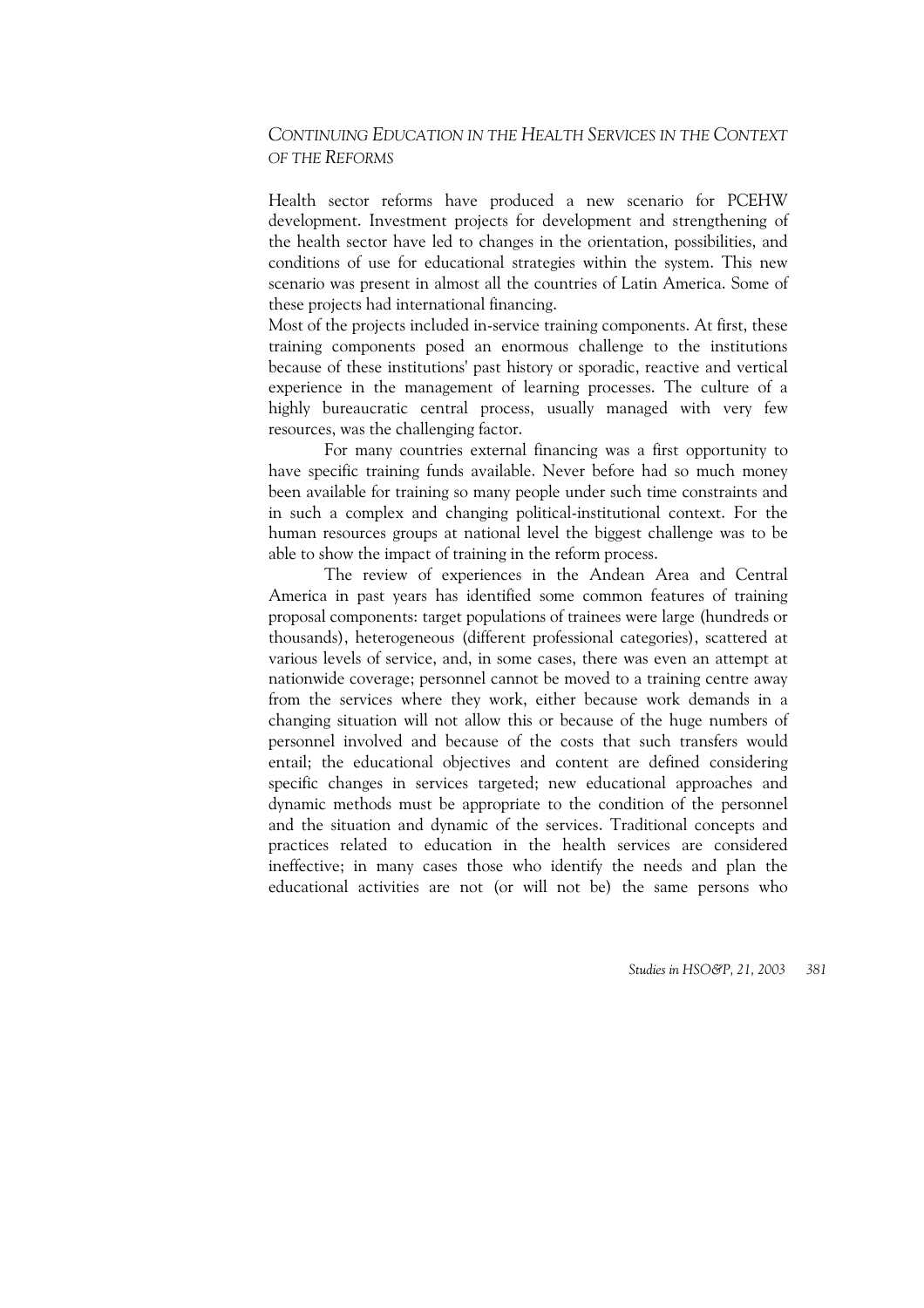implement these activities; and local service personnel are seldom involved in this process. This is a new context for the Ministries of Health, where training traditionally moved from the centre to the periphery, under the direct responsibility of the central units; in practice it is apparent that the capacity for managing project components is just as crucial as educational capacity, given the objectives, time frames, resources and actors involved.

A key aspect of the regional experience is the need to improve the capacity for comprehensive assessment of these components of all projects. Indeed, the most important problem in the management of educational projects is precisely the lack of assessment, which affects the entire project cycle. There is no practical approach towards assessing the outcomes and impact of training activities (60).

The above outline was used to evaluate 13 health sector reform projects containing a relatively significant human resources development component (61,62).

Most training contents related to skill development for leadership and for the management of local services, as well as for the delivery of direct patient care at primary level. Some projects also included regional and central policy management, as well as direct patient care at secondary level and specialized care.

Project development managers stated that training objectives were fulfilled and, from the perspective of services transformation, results were positive. In addition, there was unanimous consensus regarding the improvement of interpersonal communications and the strengthening of teamwork. Nevertheless, at this point there is no empirical concrete evidence of significant changes in the work process or of increases in management capacity, except in the area direct care to the population.

Preliminary analysis showed some indication of the usefulness of the research instrument (questionnaire) for the purposes defined by the Human Resources Observatory. This allows for recollection of rich and precise data and allows additions of supplementary material, such as reports and other project documentation that can facilitate in-depth analysis of each project. Investigators believe the instrument will play an important role in the launch of an information system for the Human Resources for Health Observatory.

The main findings of this preliminary report can be summarized as follows.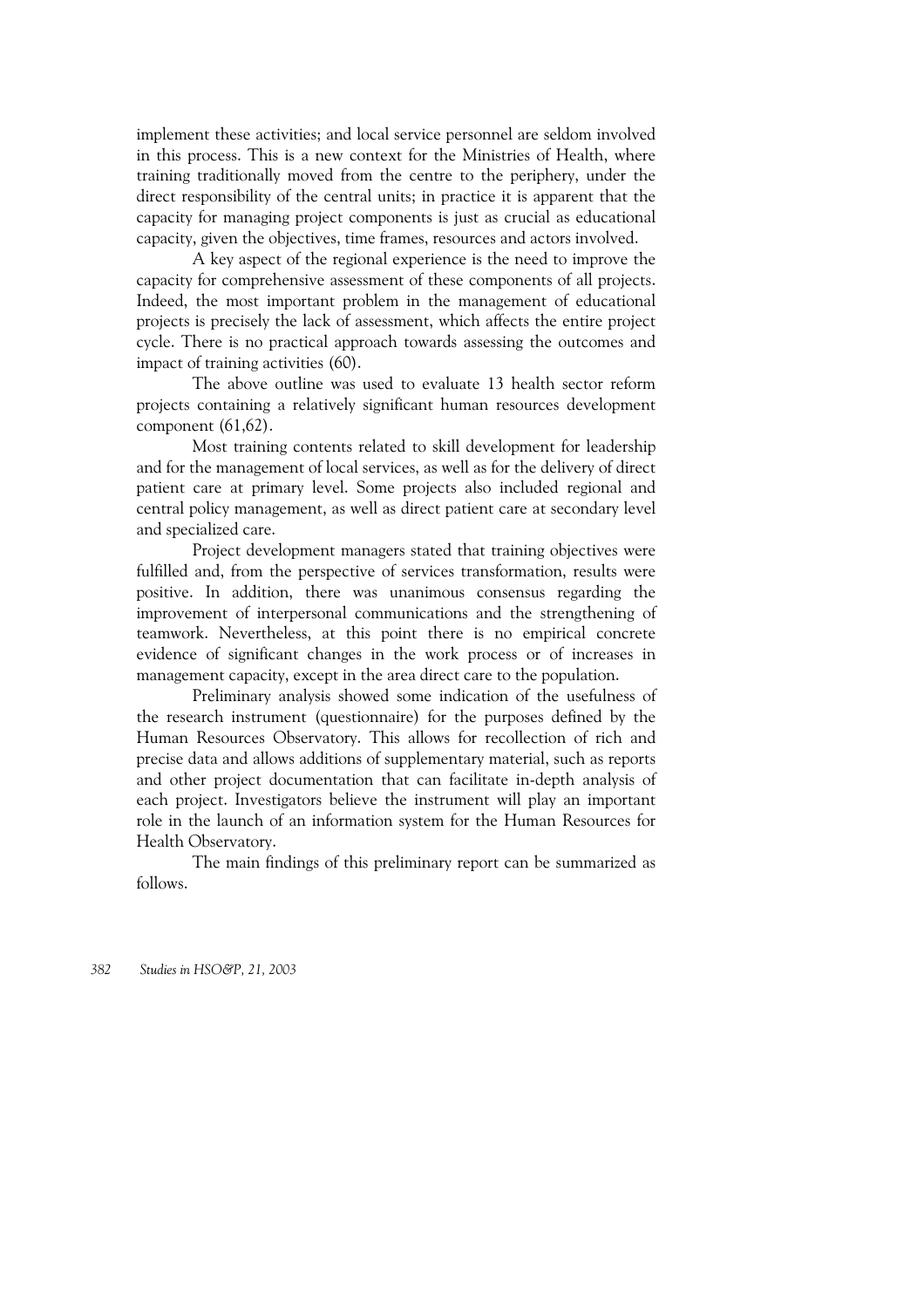#### GENERAL CHARACTERISTICS OF THE PROJECTS

Projects fit within the framework of health sector reform. Four of them were concluded in 2000, and the remaining nine are in the intermediate or initial phase. Programmed financial resources ranges from US\$700 000 to US\$350 million, and it is expected that implementation costs should match the programmed sums. World Bank and the Inter-American Development Bank are the major financing agencies and all projects have significant national counterpart financing. All reviewed projects except one have a well-defined training component. The projects include both investment and institutional development, which are considered complementary.

The projects' central objects are: direct maternal and childcare, specific training of health workers, health services management, direct primary care delivery and management of primary care services.

#### ORIENTATION OF THE TRAINING COMPONENT

Training components are consistent with general and specific purposes as well as with the objectives identified for training activities. Stated purposes reflect the importance of training components for the reform project as a whole, even if in some cases this declaration of principles stays at the level of discourse. Training activities focus on leadership and management of local health services, on aspects of policy and programmes at the regional or central level and on direct care at the secondary and tertiary levels. Development of abilities towards a better performance of current functions is the primary training focus, orientation of new personnel is the secondary focus; training for changes of function or upgrading of categories of personnel is seldom present. It is considered an essential aim to improve the quality and efficiency of care delivery to the population. It is also expected that training should affect political-institutional aspects of the reforms on the assumption that this can contribute indirectly to improving service delivery.

#### EDUCATIONAL APPROACH

Only three of the projects stated the educational concepts used, this suggests that training managers may find it difficult to identify the paedagogical approach to be used.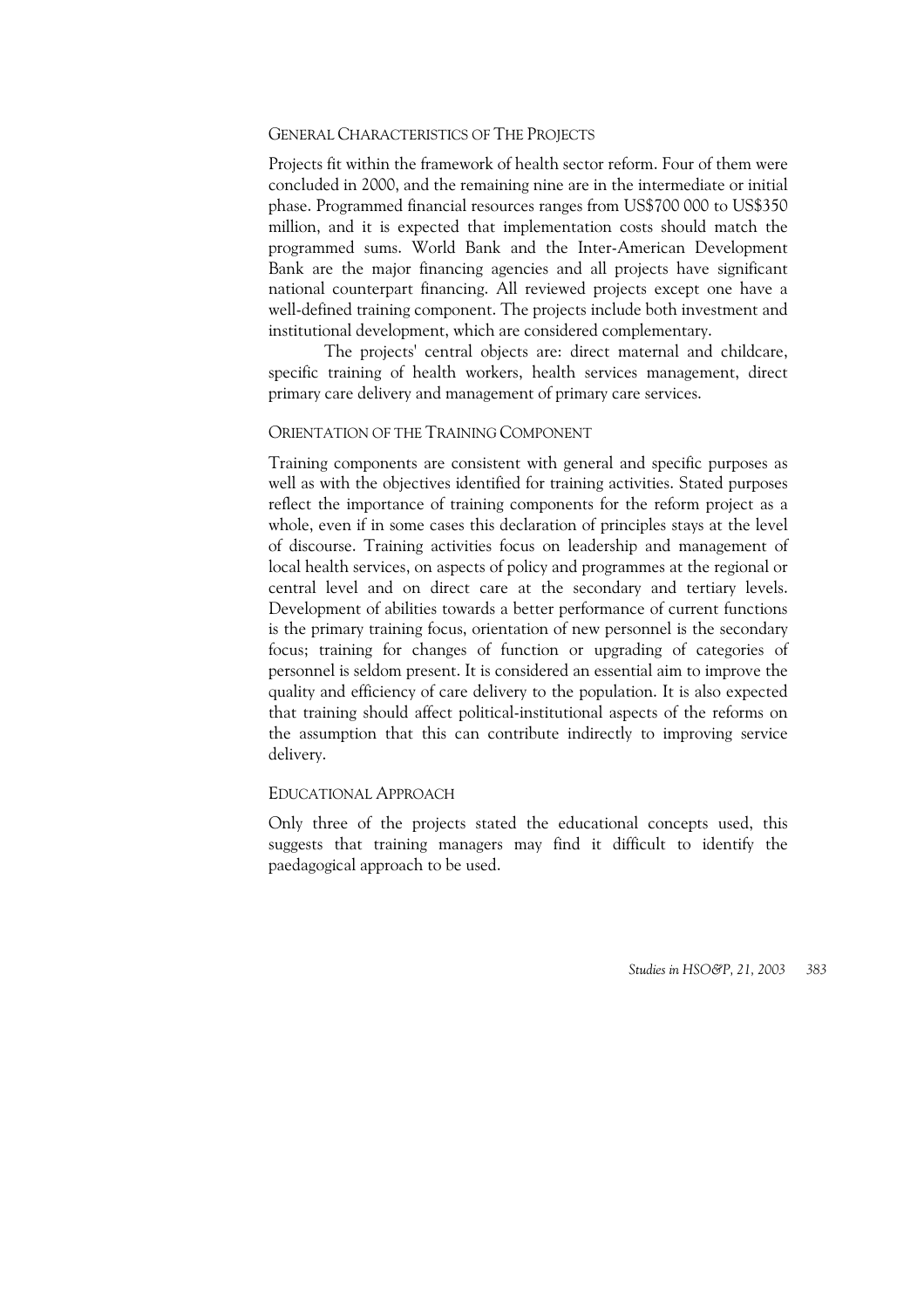## METHODS, INSTRUMENTS, FIELDS AND STRATEGIES

The educational objectives were defined at local level with the participation of the project coordinator and were expected to be consistent with government policy. The project coordinators and supervisors identified educational needs. In addition to visits and observation, focus groups were the methods most commonly used to identify needs. The process involved problem analysis and the search for solutions to concrete problems in the context of specific competency development. Training processes were implemented on-site as in-service activities. Strategies included capacitybuilding supervision, study groups, internships, workshops, study days and independent study. The projects also generated specific instructional materials.

## **EDUCATORS**

Professionals with different educational backgrounds participated in the training programmes. These professionals were linked to the projects in different ways; in most cases, project coordinators were hired through special contracts. Teaching was shared with in-house professionals who acted as facilitators or supervisors. Projects also led to specific training for tutors, facilitators and supervisors. The staff who took part in the formulation of projects did not always participate in their implementation.

## **RECIPIENTS**

Leadership and service manager training brought together inter-services groups while direct provision of health care was organized by service and professional category. Participants were mainly public sector workers; only one project dealt with community-based staff from nongovernmental organisations and with personnel from the Social Security system. The number of participants per project ranged from 600 to 160 000. Selection criteria were described as appropriate, attendance at activities as continuous and high, but the high mobility of health workers, especially those involved in direct care, limits results and impedes formative evaluation of the process and of its impact (62).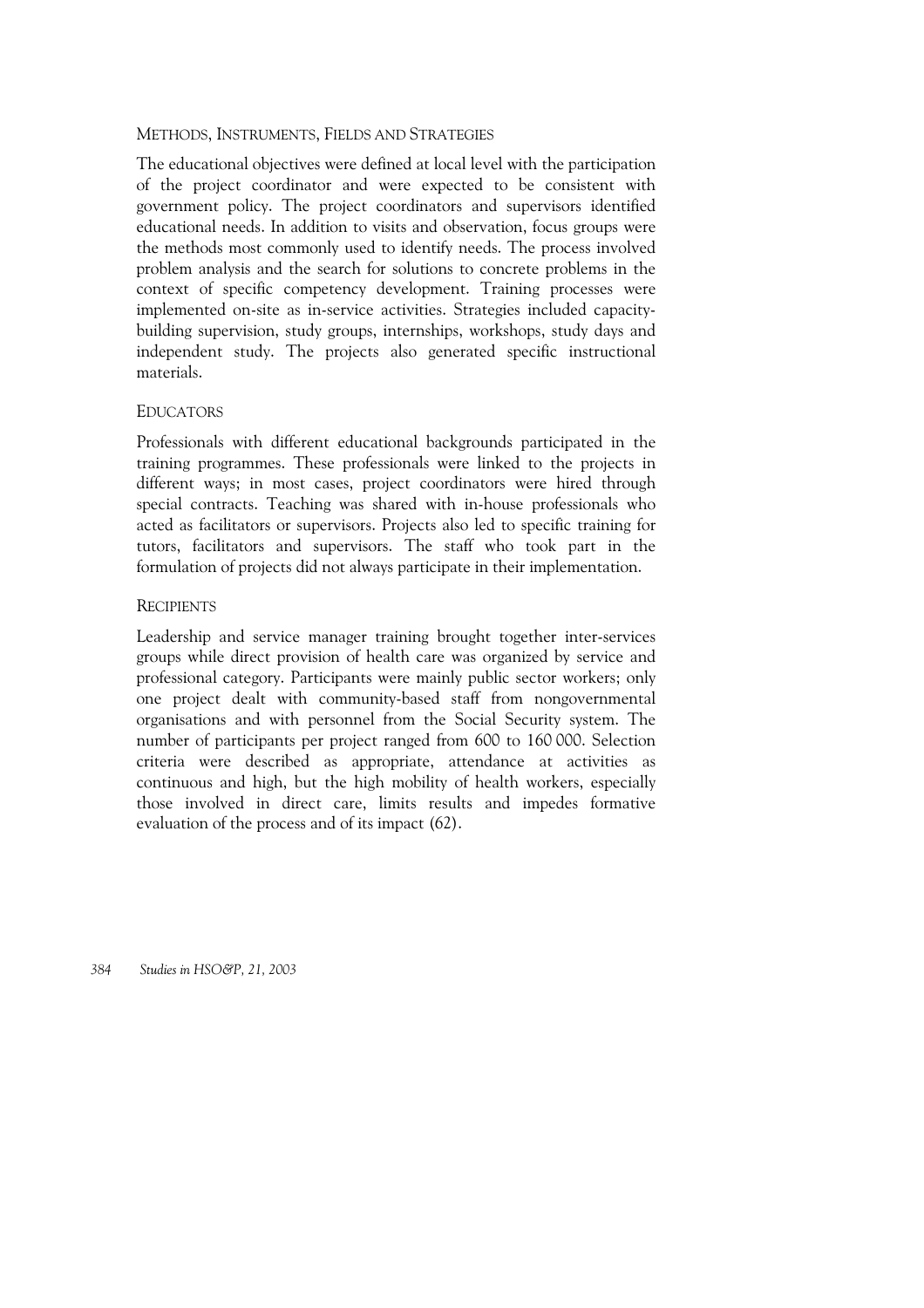## EVALUATION

The majority of the projects reviewed included evaluation procedures; covering the complete educational process, training management and impact on health care delivery. Evaluation procedures were present in all projects funded through reimbursable bank loans. Evaluation instruments were designed for external evaluation, self-evaluation, and mixed processes. In the Chile project, for instance, the department of sociology of a Chilean University conducted a study of participants' views. The results indicate that trainees thought that training led to an improvement in their job performance, improved the quality of their work and introduced new principles, approaches and values. They said that the most important impact was on the improvement of their individual performance and also the increase of interest for one's own work. Those aspects reported as weakest were the lack of impact on upgrading of wages and the advancement of professional careers.

#### OBSTACLES AND LIMITATIONS

The study highlights the need to identify the nature of the problems before adopting intervention strategies. Training processes cannot be an answer to every challenge or problem in the health services. The analysis suggests, explicitly or implicitly, that one of the principal shortcomings of the project's educational component is the limited capacity of training to affect those dimensions that need other approaches to be addressed.

In addition, it is often expected that changes will occur immediately, that one can "apply what has been learned" even when institutions do not supply the conditions for using the new abilities and skills. These are persistent drawbacks, even in projects where the educational component has been defined beforehand as part of a series of activities aimed at investing in and developing personnel.

Other significant limitations and obstacles include those of a political nature – the authorities may have facilitated or impeded the process by blocking meetings, rotating personnel in the teams, hindering specific activities, etc. In many cases, weak management is evident: there is no strategic analysis, marketing of the training component within the organisation, or identification of the political gains that can be expected from the training. Other weaknesses are: a low level of competency among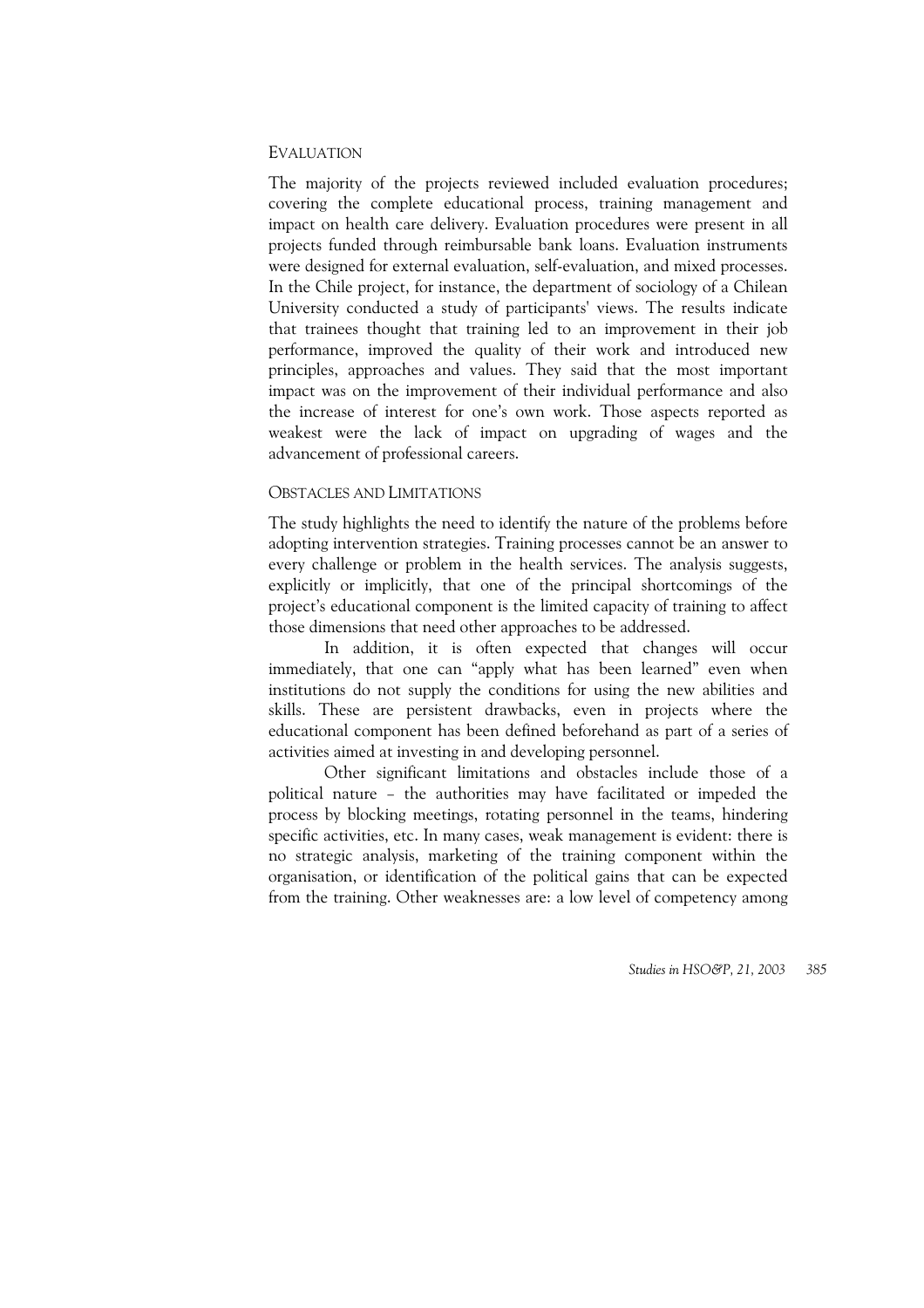the coordinators for the management of the training processes, poor communication mechanisms and deficiencies in the methods used to identify problems.

## **RESULTS**

Preliminary analysis indicates that the objectives proposed have been or are being achieved. However, it important to bear in mind that some positive results can only be observed in a medium and long-term time range. Evaluation respondents in all projects acknowledged a significant increase of specific work abilities and skills. There is also mention of positive institutional changes. The major question remains whether the institutions will be able to take advantage of these new abilities and skills in order to maximize their efficient and quality aims. This would ask for continuity in targeting the development of authentic and permanent learning communities.

This study can be considered the first systematic evaluation of PCEHW projects in the Region. The preliminary report does not allow for the analysis of all empirical evidence collected. There is a need to further analyse these findings and to evaluate the capacity of the instrument in exploring the impact of training interventions. From the preliminary report it is clear that the instrument provides a very broad overview of the projects and allows the analysis of training context and development conditions. The report also points out the need for preparation of project leaders and management. Facilitators and supervisors need capacity building not only in management but also in terms of educational process.

The analysis of these projects shows that PCEHW processes bring about important challenges and raise a variety of questions, such as, to name but two: what are the strategies that can be used to create environments that facilitate learning? This refers to spaces that encourage learning within the actual work setting by identifying problems and questioning existing practices; how and physicians and other reluctant groups of professionals as well as leaders be integrated at all levels of the process? Action research methods make it possible to use evaluation as an instrument for institutional learning and for the development of true learning communities. Including the entire team in the process implies crossing the boundaries between groups and service units to create the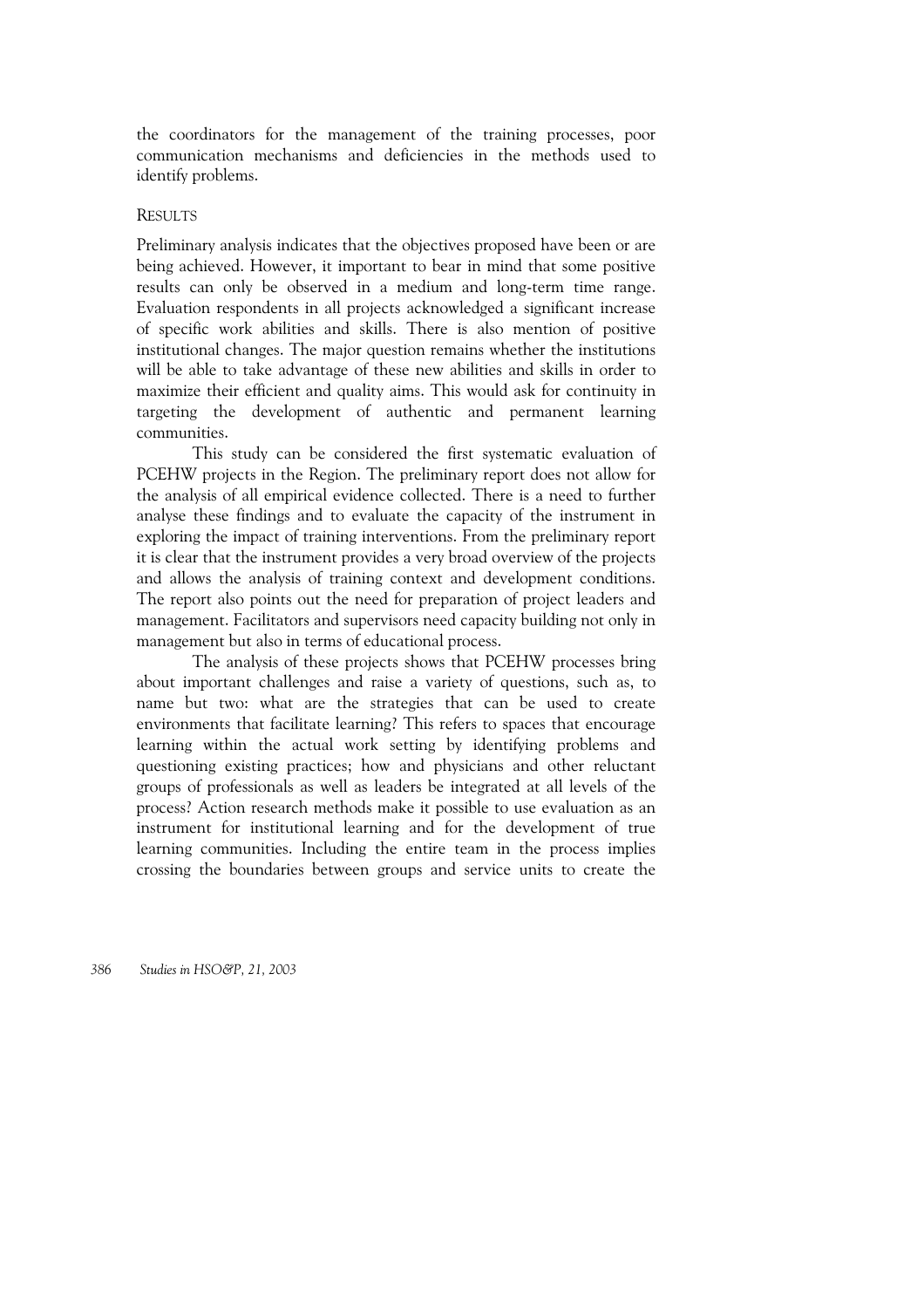conditions for an exchange of experiences and the formation of learning networks within the system.

This preliminary report should be used as a generative tool for an evaluation model for PCEWH training in the context of health sector reform. There is a need to improve control and to be aware of the heavy reliance on self-reported behaviour change conveyed by the instrument; in addition, the validity of findings must be assessed critically. Nevertheless, it can be said that PCEWH has developed capacity to build up, systematize, maintain and expand its core knowledge base.

Training in the context of health reform needs to ensure effectiveness as an instrument for the transformation of practice. In this regard, health sector reform will only have meaning when one can confirm its impact through the improvement of quality of life and health of the population. Health workers' continuing education can only be justified if it covers all the workers, competencies, and levels of performance required to achieve this aim within the budgetary, resource and time constraints of health systems and new profiles of practice.

In summary, continuing education in the context of health sector reform should ensure: performance improvement for all personnel; management of the enhancement of training processes; systematization of evaluation processes to reorient training and generate new knowledge; expanded knowledge of the work process, with deeper understanding of its complexity; promotion of changes in institutional culture; creation of the conditions for health promotion.

## *CONTINUING EDUCATION AND ORGANISATIONAL PERFORMANCE*

The experience of the continuing education project as an instrument for health services development within the framework of health sector reform in Latin America has led to important reflections on the conditions and circumstances affecting the organisation of health services and the need to create conditions to facilitate the development of human resources. Efforts are currently under way to develop more comprehensive projects using organisational learning approaches developed by researchers such as Argyris and Schön, Bateson, Drew and Smith, Pedler *et al.*, Revans, and Senge (63- 68).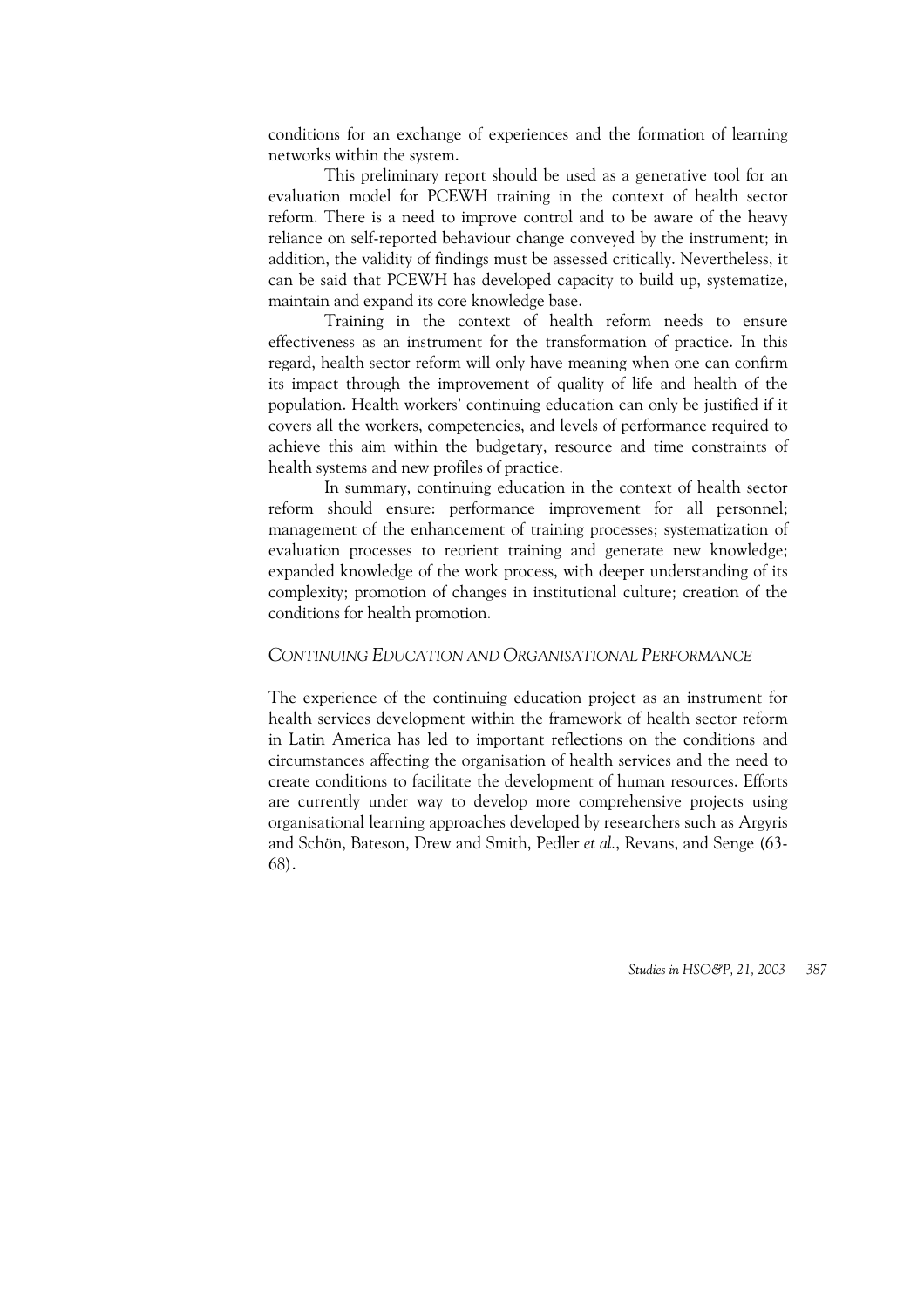The central issues are how to change institutional practices and to what extent the context can be an element that facilitates lasting change. Health systems, seen as organisations, are complexes that adapt dynamically to social demands and identified health needs. Ultimately, the political arena plays an important role and is pressured by immediate events, ad-hoc solutions and unforeseen or last minute developments. The extraordinary growth of knowledge and information as a whole observed in recent years especially in health, together with the pace of technological and scientific advances, provides a unique opportunity to develop new ways to deliver health care and organize health systems. An intensive knowledge base mediated by new communications and information technologies should soon gear health sector reform in the Region.

There is a need for flexible organisations capable of leading processes of change. Organisational transformation requires an intense and critical debate, both internal and external, capable of producing new knowledge and learning. As Grieves (69) points out, credibility and learning will be the dominant elements in the future of organisations.

From this perspective, an entrepreneurial approach, decentralization and motivation are essential for the health reform process; all of these elements influence the continuing education of health personnel (70).

Davini (71) observes that implementing or modifying organisational practice has implications for the onset of specific new skills and also reinforces the cultural substrate that is sustaining and encouraging maintenance of previous practices. Thus, organisations can generate, preserve, and expand the level of individual and collective learning in order to improve the performance of the system.

In the case of health systems, the need to change the essence of organisations in their contexts implies recognizing training processes as real instruments of institutional intervention (72), the design of which incorporates both criticism and questioning of knowledge and learning strategies. Furthermore, if learning is to have individual meaning, there must be a process for "coordinating behaviors with others." This requires a rethinking of the standards and rules of the organisation and necessarily leads to institutional change (73).

In organisational learning processes, it is important to create conditions for reflection on the construction of a network of logical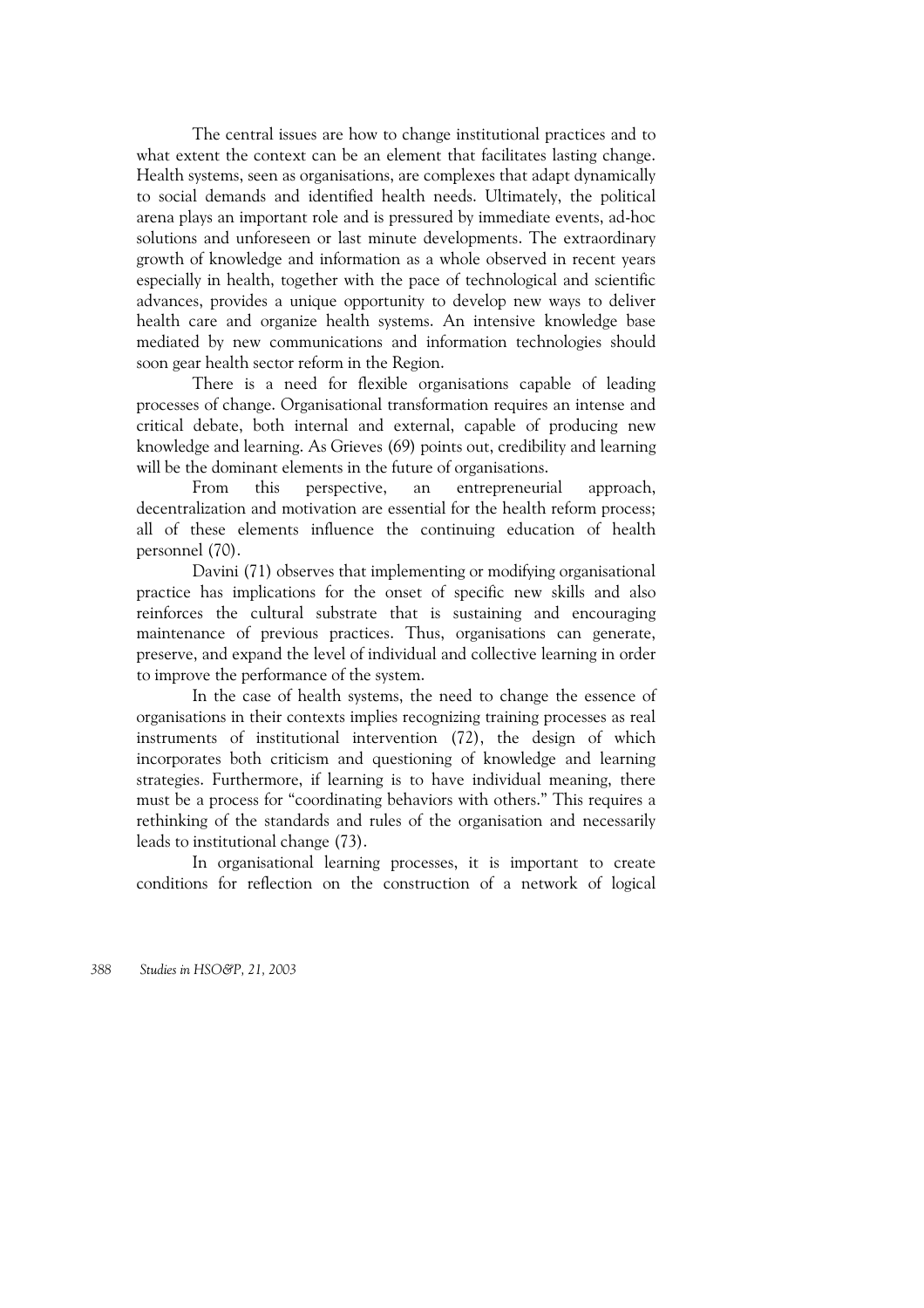reasoning based on the identification of concrete problems through a cycle of action-reflection-research-action. This makes it possible to deepen understanding of the problem through access to specific data, specialized references and other sources of pertinent information. With the participation of the entire team, it further facilitates the definition of specific new competencies for problem solving. In this regard, organisational learning is less prescriptive than intuitive as an attempt to solve problems of individual alienation and isolation and to promote the attainment of institutional objectives.

To consider continuing education processes tied to institutional development, as envisaged by the continuing education movement proposed by the PAHO, requires conceptual and methodological adjustments to reverse our deeply rooted tendency to organize training processes according to traditional paedagogical models of simple knowledge transmission and activities.

Organisational learning implies: an integration of the teaching/learning process into the day-to-day experiences of the health services; a change in paedagogical strategies by taking concrete practice as a source of both knowledge and problems in order to ensure a continuous process of critical investigation; an understanding of health workers as active actors, thoughtful and critical as regards their own practice, with the capacity to build their own knowledge and to propose alternative courses of action for the solution of institutional problems; a vision of the team or working group as the basic structure for interaction.

This requires that health systems be equipped to identify, develop and evaluate workers' performance according to specific competencies defined in the institutional context and based on the needs for programme response. It implies developing the capacity to motivate and support workers so that they can maximize their productivity and improve the quality of their practice. It is also important to develop skills to facilitate the processes of transition to new organisational forms.

As Grieves indicates, health system authorities must come to understand the keys to learning in the process of human resources development, which include: communication and interaction with organisational learning processes in other entities and contexts; research and action with the participation of working groups or teams; an organisational climate based on tolerance that fosters motivation for work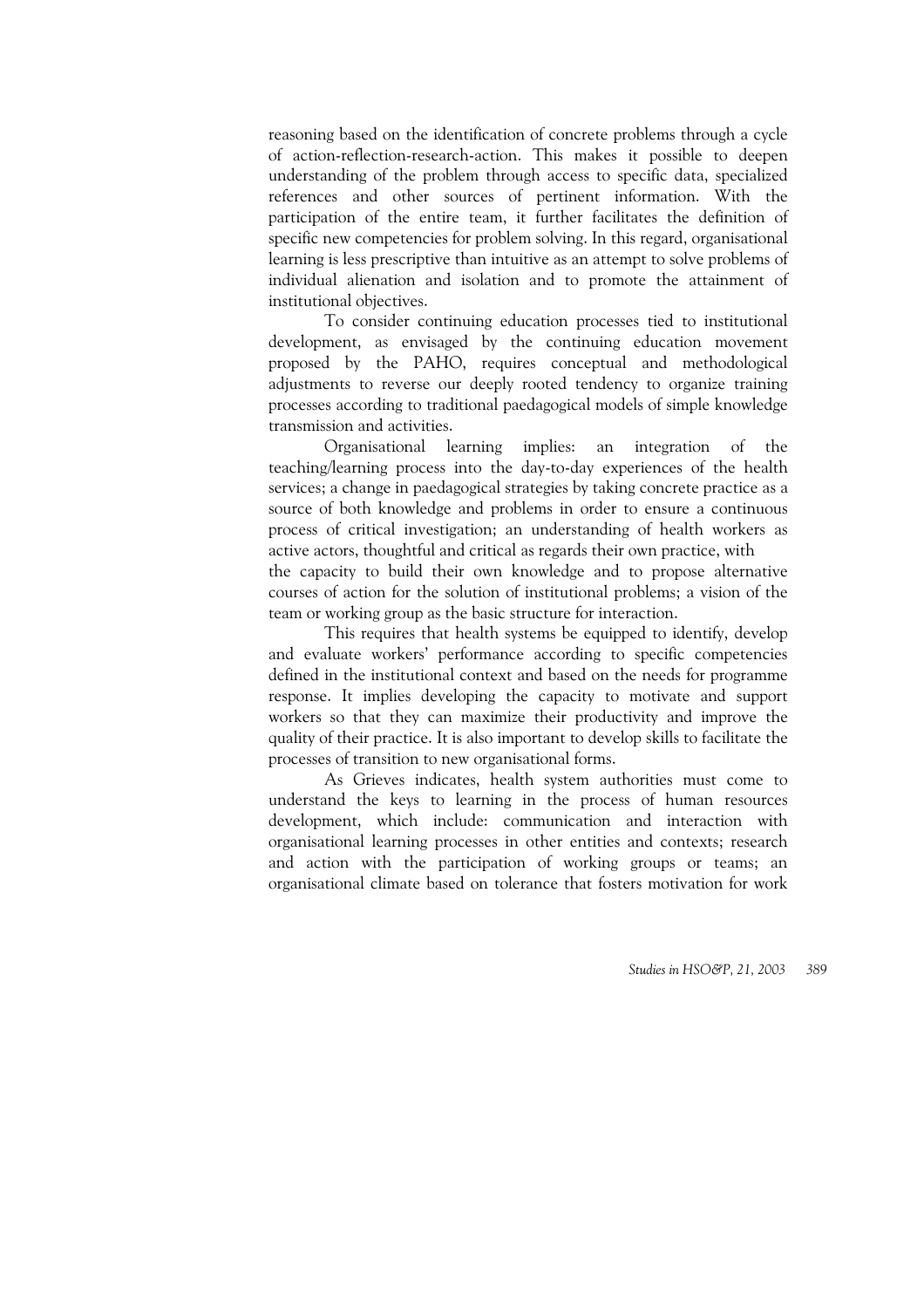and promotes the sharing of experiences, producing an environment of mutual trust where workers can express themselves openly; an institutional commitment to monitor and support continuous learning; the development of planning methods that encourage strategic thinking and learning.

In short, organisational learning (73) can be regarded as the systematic response to operational issues that present themselves in the day-to-day context of the health services and that cause dysfunctions in the work process.

#### *CONCLUSIONS*

In the last two decades there have been important conceptual and operational changes in the training of human health resources. These changes fit within the framework of the continuing education movement and the context of health sector reform. Many of the projects have received help and support from agencies and from the countries involved. Evaluation shows that it is possible to adopt new strategies to control and evaluate human resources training. In addition, systematization of evaluation methods will permit a much greater theoretical and methodological knowledge of the pedagogical processes carried out by the health system.

Preliminary research has confirmed important changes in the conception of personnel training processes. Countries are developing definitions of continuing education that are much closer to reality, stating real needs for developing specific competencies that are meant to have an impact on health system results and thus benefit the population. In all the countries studied, health sector policies acknowledge the importance of training, at least officially, and their plans of action include budget allotments for human resources development.

All previous discussion points to an ever-increasing need to closely examine the training of human resources in health as an ongoing process necessary to set priorities according with the needs and advances of the system. For health institutions to become learning communities and to ensure their continuous improvement, they must take up a transformation challenge. Institutional and individual capacity building depends on the level of the competencies that the workers achieve (74).

This paper is an attempt to analyze a movement of continuing education within the health sector reform in Latin America. The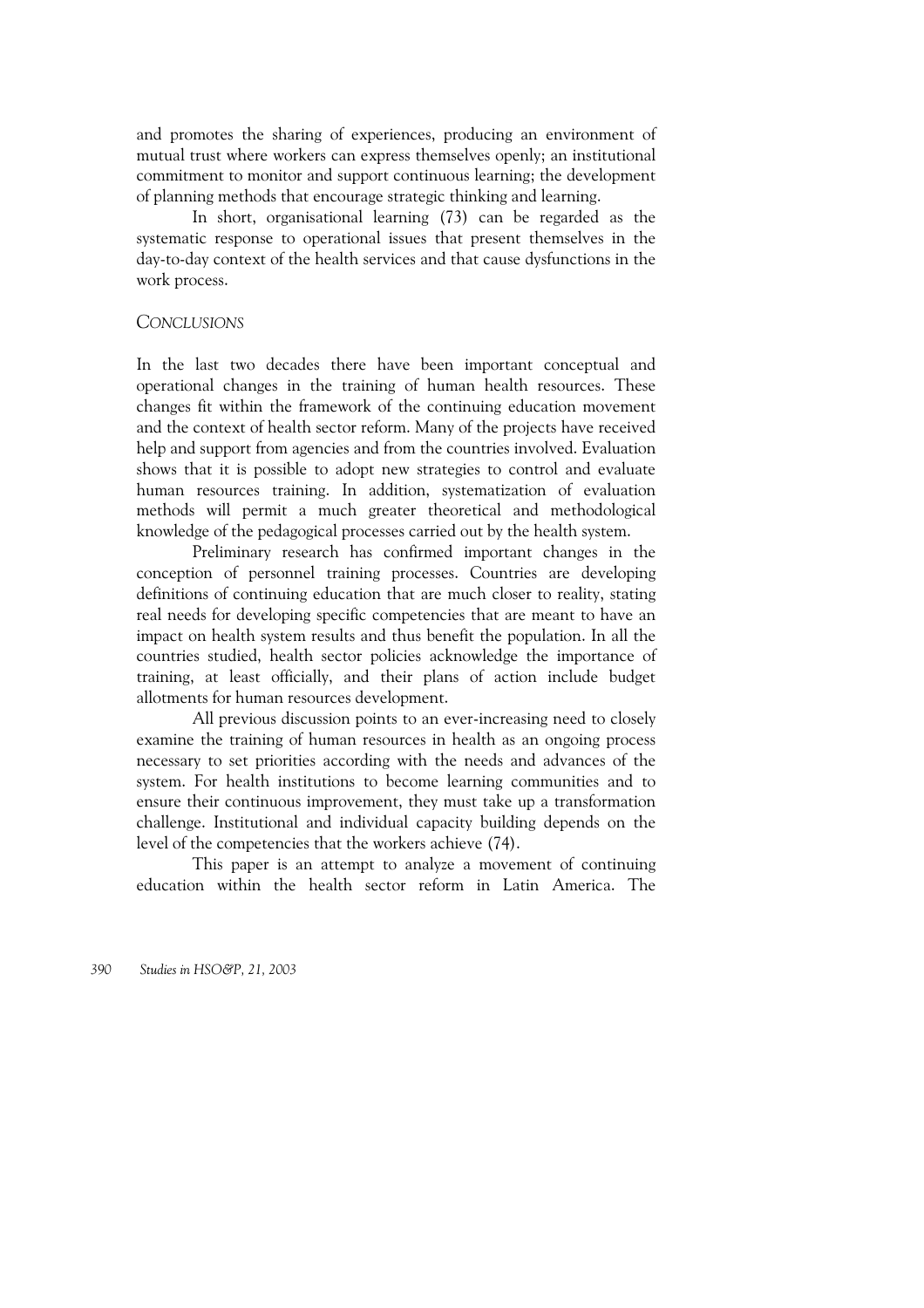continuing education impact debate seems to be endless and still legitimate questions, problems and side issues can be raised anew, irrespective of previous conclusions, findings and experiences. Without a doubt, there is a healthy part to it theory building and testing – and this is an open end of the experience.

The evidence so far only highlights some elements for successful projects. There is still a need for evidence to show that continuing education is a crucial element in change and development; evaluation indicators must be better-defined, quantitative as well as qualitative aspects must be considered in order to unveil what continuing education interventions have helped to achieve. Experiences must be validated, data cross-examined and methods compared.

The literature reviewed did not always provide empirical data obtained through methods and procedures of evaluation research. Project descriptions and theoretical construction made through the CEWH movement show that continuing education within the health sector reform can be effective as a transformation tool and anecdotal accounts have an important value for further development.

The influence or impact of the continuing education process and its results in the health care delivery system are obvious. The evidence from research, using the process of evaluation, analysis and meta analysis undertaken in other contexts points to another important question: What makes programmes work better? What methodological tools, practices and strategies bring best results? How much does continuing education influence behavior vis-à-vis other interventions". Those are open questions and must be answered under the realm of educational theoretical and methodological frameworks of professional continuing education. Continuing education problems should not be seen in isolation; the broader spectrum of its context and practice are important elements to be considered.

Edgar Morin (75) has stated that recently there is a need to underscore "teaching fragmentation" in formal education. Applying this idea to the continuing education projects, we also must "replace thinking that separates and reduces with another way of thinking that distinguishes and connects." Taking the complexity and uncertainty of health systems into account, we must forge a connection between the population's real health care needs and the skills that can respond to these needs and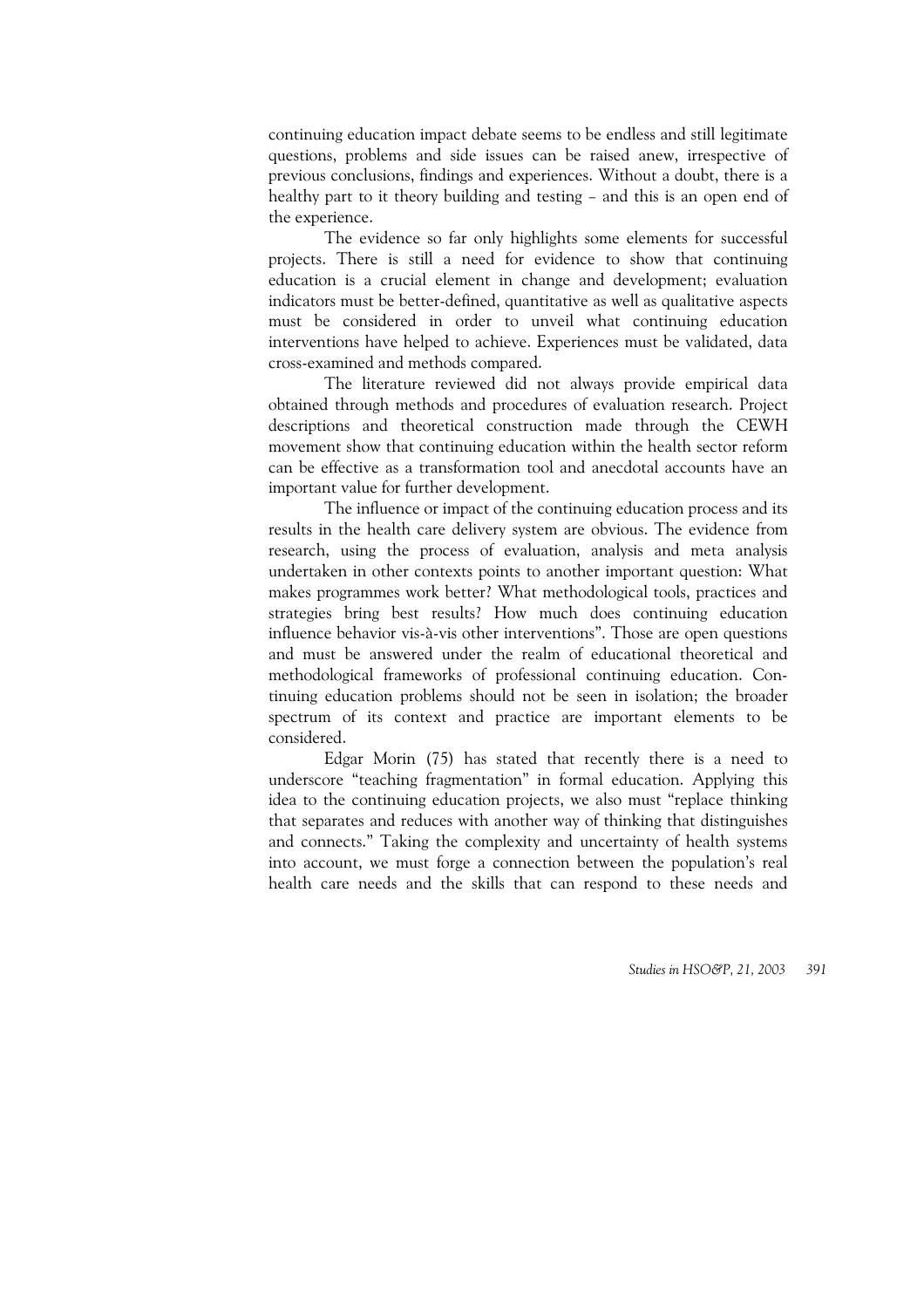establish that connection, in turn, as the guiding force for training processes.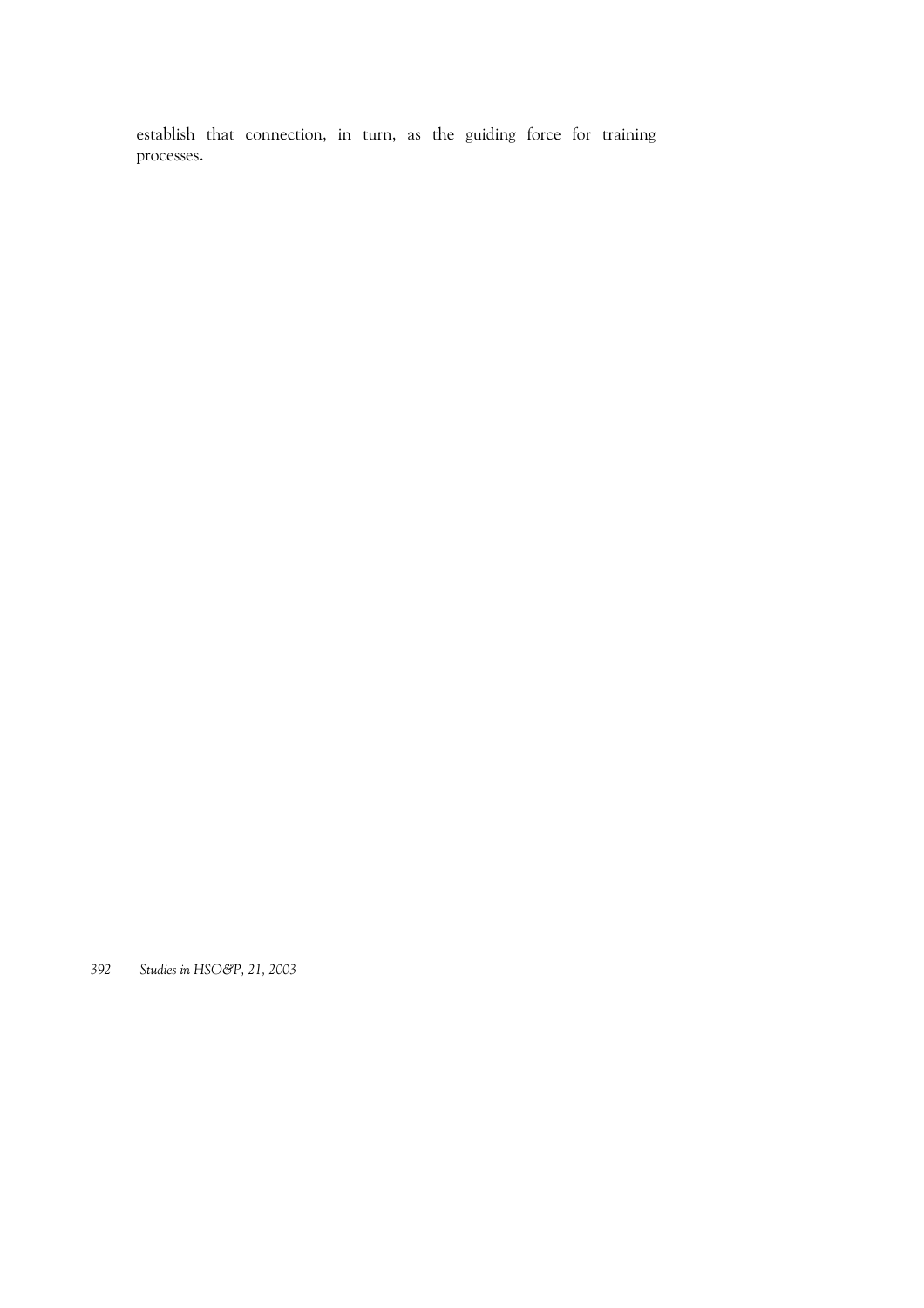#### REFERENCES

**1.** Ribeiro, E. C. O., Motta, J. I. J.(1996). Educação Permanente como Estratégia na Reorganização dos Serviços de Saúde. In: *Divulgação de Saúde para Debate.* Centro Brasileiro de Estudos de Saúde. No. 12. July, 39-42.

**2.** Davis, D. (1998). Continuing medical education: global health, global learning. *BMJ,* 316, 385-389.

**3.** Janete, R. A. (1994). *Deficiencia e a necessidade: Um estudo sobre a formação continuada de pediatras em Minas Gerais.* Doctoral thesis presented to the Departamento de Puericultura e Pediatria of the Faculdade de Medicina de Riberão Preto. USP.

**4.** Lloréns, J. (1986). Educación Permanente en Salud, Posibilidades y Limitaciones. *Educ. med. y Salud*, 20 (4), 516-521.

**5.** Vidal, C. A, Giraldo, L E, Jouval, H. (1986). La educación permanente en América Latina. *Educ. med. y Salud*, , 20 (4), 495-512.

**6.** Davini, M. C. (1995). *Educación Permanente en Salud. Serie PALTEX para Ejecutores de Programas de Salud.* no. 38. Washington DC: PAHO / WHO.

**7.** Ferreira, J. R. (1994). Presentación. In: Haddad, J., Roschke, M. A. C., Davini, M.C. (eds.) EPS. Educación permanente de personal de Salud. Washington, DC.: PAHO.

**8.** Rovere, M. (1994). Gestión estratégica de la educación permanente en salud. In: Haddad, J. Roschke, M. A. A. C., Davini, M.C. (eds.) *EPS: Educación Permanente de Personal de Salud.* Washington, D.C.: PAHO.

**9.** Davini, M. C. (ed.) (1994). *EPS: Educación permanente de personal de salud*. Washington, D.C: PAHO.

**10.** Educación Permanente de Personal de Salud en la Región de las Américas. Fascicle I: *Propuesta de Reorientación, Fundamentos. Serie Desarrollo de Recursos Humanos*, No. 78, 1989.

**11.** Educación Permanente del Personal de Salud en las Américas. Fascicle II: *El contexto de los procesos capacitantes PAHO / WHO Argentina*. Serie Desarrollo de Recursos Humanos, No. 79, 1989.

**12.** Educación Permanente de Personal de Salud en la Región de las Américas. Fascicle III: *Identificación de Necesidades de Aprendizaje (Mexico and Colombia)*. Serie Desarrollo de Recursos Humanos, No. 80, 1989.

**13.** Educación Permanente de Personal de Salud en la Región de las Américas. Fascicle IV: *El proceso educativo (Brasil).* Serie Desarrollo de Recursos Humanos, no 81, 1989.

**14.** Educación Permanente de Personal de Salud en la Región de las Américas. Fascicle V: *El monitoreo y seguimiento del aprendizaje. (Honduras, Nicaragua)*. Serie Desarrollo de Recursos Humanos, no. 82, 1989.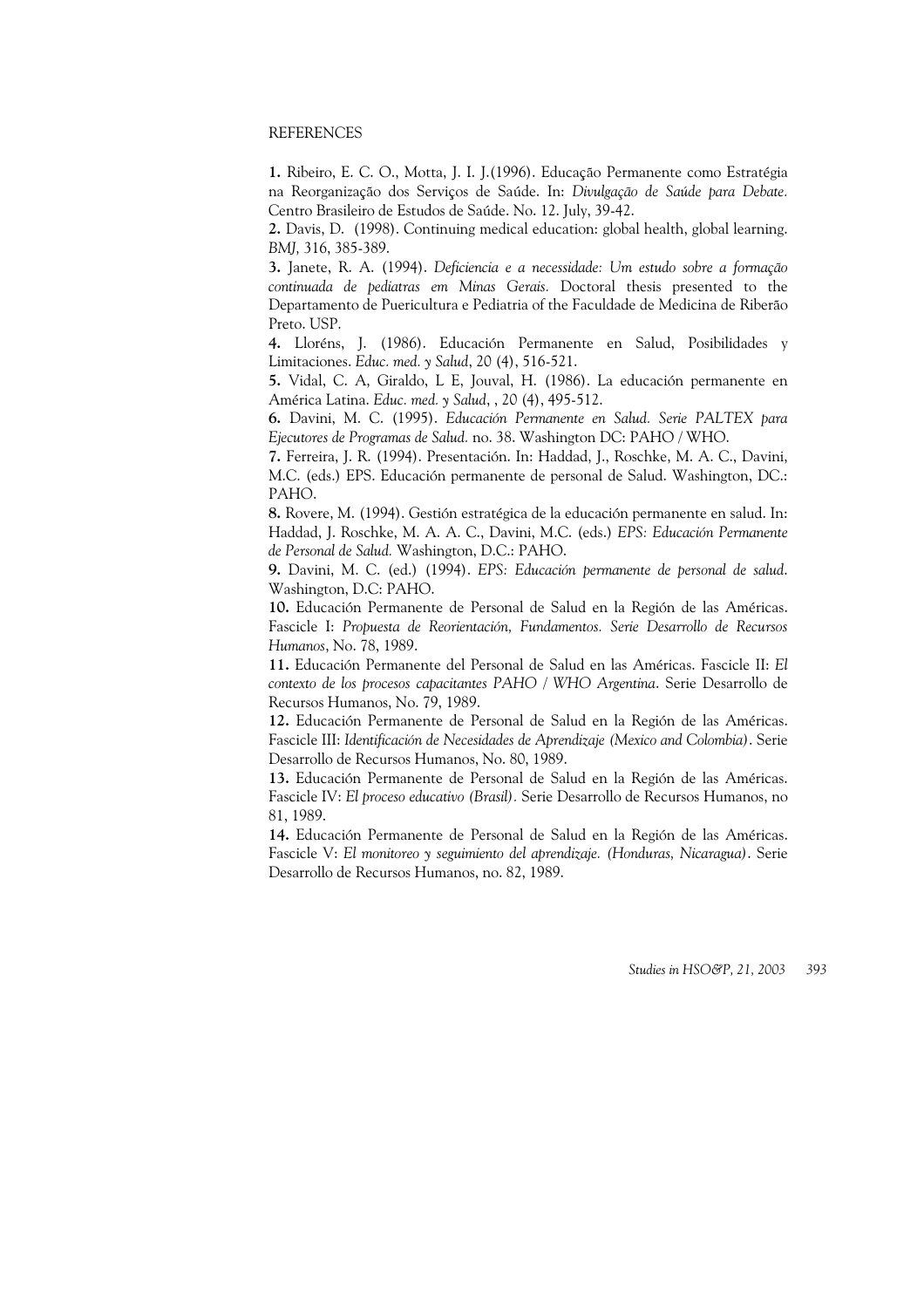**15.** Educación Permanente de Personal de Salud en la Región de las Américas. Fascicle IX: *Investigación en apoyo a procesos educativos permanentes*. Serie Desarrollo de Recursos Humanos no. 86, 1990. (Brazil, Argentina, Honduras, and PAHO - Washington, D. C.).

**16.** Roschke, M. A., Davini, M. C., Haddad, J. (1993). Educación permanente y trabajo en salud. *Educ. med. y Salud*, 27 (4), 466-488.

**17.** NUTES/ UFRJ. (1991). *Educación permanente en las maternidades de Rio de Janeiro. In: Informe de Grupo de Consulta sobre Educación Permanente en Programas Específicos*. Washington D.C: Mimeo.

**18.** Santos, I., Galvão, E. (1995). Proceso alternativo para a formação dos profissionais de enfermagem. Brasilia: Mimeo.

**19.** Barron, M. (2000). Formação de pessoal auxiliar de enfermagem em "larga escala": a experiencia brasileira. In: *Educación: enfermería en América Latina*. Univ. Nacional de Colombia y REAL, 66-78.

**20.** Cabal, B. A., Granada, P. V., Infante, N., Vesga, A. S. (1993). La experiencia de educación permanente de la Universidad del Valle y los sistemas locales de salud del municipio de Cali, Colombia. *Educ. Med. y Salud*, 27 (4), 561-569.

**21.** Jardines, J. B., Oubiña, J., Ceballos, J. J., Alvarez, A., Aneiros, R., Ardanza, P. (1991). *Proyecto de desarrollo hasta el año 2000 de la educación permanente del médico, la enfermera de familia y otros trabajadores de la atención primaria en los sistemas locales de salud*. Habana, Cuba: Ministerio de Salud Pública.

**22.** Informe de Grupo de Consulta sobre Educación Permanente en Programas específicos. (1991). PAHO/WHO, Washington, D.C.: HSR / PAHO (internal document).

**23.** Peña, Hall. R., Flores, M. (1996). *Educación Permanente en las carreras de ciencias de la salud. In: Primer Taller Centroamericano de educación permanente en salud.* Honduras.

**24.** *Experiencias de Educación permanente en los servicios de salud en la República Dominicana.* Santo Domingo, Dominican Republic, 1994. Ediciones PASCAP / PAHO-WHO.

**25.** Informe de grupo de trabajo subregional sobre investigación en apoyo de procesos educativos en salud. Guatemala. (1990) In: *Educación Permanente de Personal de Salud en la Región de las Américas*. No.86. Serie Desarrollo de Recursos Humanos.

**26.** Informe de Grupo Regional de Trabajo sobre Investigación en Apoyo a Procesos Educativos. Topes de Collantes, Cuba. (1990). In: *Educación Permanente de Personal de Salud en la Región de las Américas*. No. 87.

**27.** *Informe Final de Grupo de Trabajo sobre Investigación para la Identificación de necesidades de Intervención Educativa*. Mexico. (1992). HSR / PAHO internal document.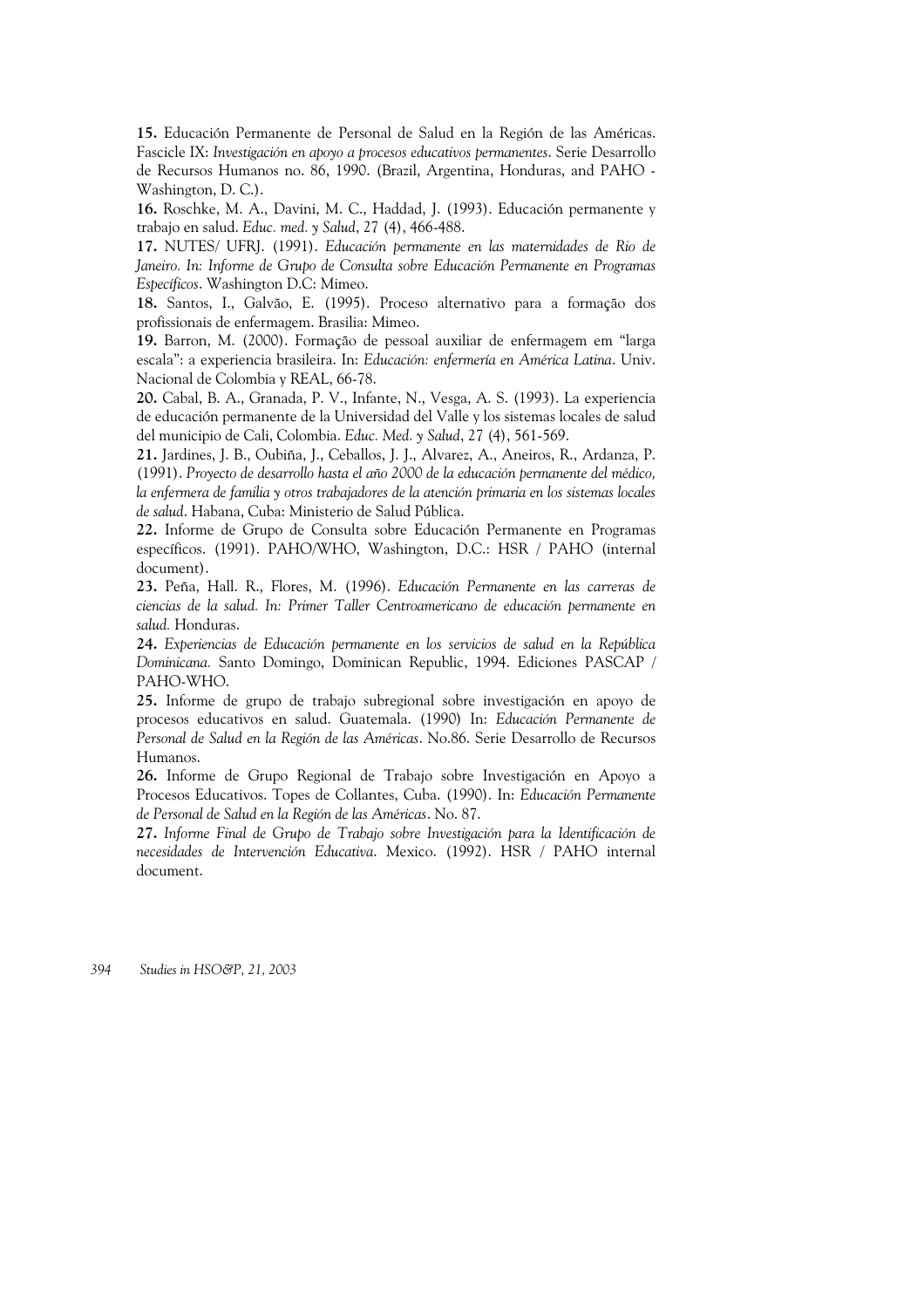**28**. *La educación permanente como una intervención estratégica en los servicios de salud: algunos aportes para la acción*. (1990). Informe de Grupo de Trabajo Washington, D. C: HSR / PAHO internal document.

**29.** Santana, A. P., Dos Santos, I. (1993). Brasil: Capacitación para la gerencia de unidades básicas de salud en los distritos sanitarios. *Educ. Med. y Salud*, 27(4), 541- 548.

**30.** Rodríguez, S. *et al.* (1993). Educación permanente para el perfeccionamiento del médico y la enfermera de la familia en Cuba: el caso de Pinar del Río. *Educ. Med. y Salud*, 27 (4), 528- 540.

**31.** Villalpando, J. *et al.* (1993). México: La identificación de necesidades educativas en las jurisdicciones sanitarias. La experiencia de Netzahualcóyotl. *Educ. Med. y Salud*, 27 (4), 516- 527.

**32.** Sánchez, A. *et al.* (1993). Educación Permanente para la capacitación avanzada en gerencia de servicios de salud: la experiencia de Nicaragua. *Educ. Med. y Salud*, 27 (4), 549-560.

**33.** Davini, M. C. (1994). Prácticas laborales en los servicios de Salud: las condiciones del aprendizaje. In: Haddad, J., Roschke, M. A. C., Davini, M. C. (eds) *EPS. Educación Permanente de Personal de Salud.* Washington, D.C: PAHO.

**34.** Davini, M. C, Roschke, M. A. (1994). Conocimiento Significativo: El diseño de un proyecto de educación permanente en salud. In: Haddad, J., Roschke, M. A. C., Davini, M. C. (eds.) *EPS. Educación Permanente de Personal de Salud.* Washington, D.C: PAHO.

**35.** Brito, P. Q., Roschke, M. A., Ribeiro, E. C. O. (1994). Educación permanente, proceso de trabajo y calidad de servicio en salud. Haddad, J., Roschke, M. A. C., Davini, M. C. (eds.) *EPS. Educación Permanente de Personal de Salud.* Washington, D.C: PAHO.

**36.** Haddad, J. (1994). Las necesidades de intervención y el monitoreo del proceso educativo. Haddad, J., Roschke, M. A. C., Davini, M. C. (eds.) *EPS. Educación Permanente de Personal de Salud.* Washington, D.C: PAHO.

**37**. Rovere, M. (1993). Gestión de la educación permanente: una relectura desde una perspectiva estratégica. *Educ. Med. y Salud*, 27 (4), 489- 515.

**38.** Rovere, M. (1994). Gestión estratégica de la educación permanente. Haddad, J., Roschke, M. A. C., Davini, M. C. (eds.) *EPS. Educación Permanente de Personal de Salud.* Washington, D.C: PAHO.

**39.** Davini, M. C. (1995). *Educación Permanente en Salud. Serie PALTEX para ejecutores de programas de salud*. No.38. Washington, D.C: PAHO/WHO.

**40.** Roschke, M. A., Davini, M. C., Haddad, J. (1993). Educación permanente y trabajo en salud. *Educ. Med. y Salud*, 27 (4), 466-488.

**41.** Bogús, C. M., Westphal, M. F., Fernandes, E. M., Possa, S. A. (1995). Reforma sanitaria e os recursos humanos locais de saúde: o caso de Vargem Grande Paulista. *Educ. Med. y Salud*, 29 (1), 20-31.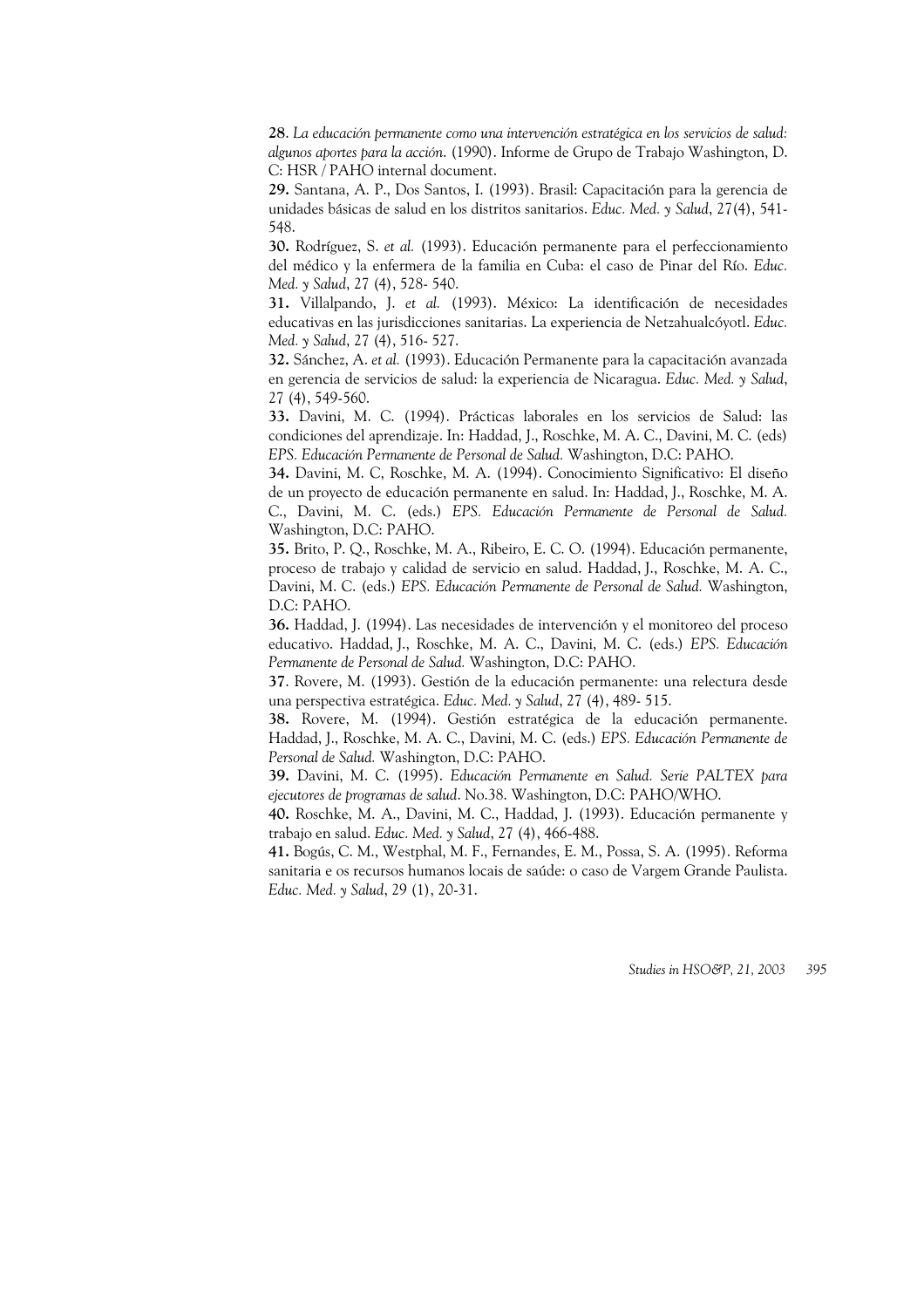**42.** Apple, M. W. (1982). *Ideología e currículum*. São Paulo: Ed. Brasiliense.

**43.** Ardoino, A. (1978). *El grupo de diagnóstico, instrumento de formación*. Madrid: Rialp.

**44.** Ausubel, D. (1968). *Educational Psychology: Cognitive View*. New York: Holt, Rinehart and Winston.

**45.** Bauleo, A. (1974). *Ideología, grupo y familia*. Buenos Aires: Kagierman.

**46.** Bernstein, B. (1983). Clases y pedagogías visibles e invisibles. In: *La enseñanza, su teoría y su práctica.* Sacristán Pérez Gómez (ed.) Madrid, Akal / Universitaria.

**47.** Bleger, J. (1976). *Temas de psicología.* Buenos Aires: Nueva visión.

**48.** Bleger, J. (1961). Grupos de aprendizaje. *Revista de psicología y psicoterapia de grupo*, Tomo I and II.

**49.** Bourdieu, P. (1965). *Rapport pédagogique et comunication.* París: Ed. Mouton.

**50.** Bruner, J. (1968). *El proceso de la educación.* México: Ed. Uteha.

**51.** Candau, V. M. (1983). *A didática em questão*. Petrópolis: Ed. Vozes.

**52.** Chosson, J. F. (1975). *L'Entrainement mental*, París: Peuple et culture (Seuil).

**53.** Rojas, Z., Sandiford, P., Allen, P. (1995). Aprendizaje en la acción. Es este el medio para capacitar gerentes de salud de los países en desarrollo? *Educ. Med. y Salud*, 29 (2), 189-205.

**54.** Villalpando Casas, J. *et al.* (1993). México: La identificación de necesidades educativas en las jurisdicciones sanitarias. La experiencia de Netzahualcóyotl. *Educ. Med. y Salud*, 27 (4) 516- 527.

**55.** Informe final del programa de educación permanente para el mejoramiento de la calidad de atención. (1999). Santiago: Ministerio de Salud de Chile, División de Recursos Humanos.

**56.** PAHO. (1999). *Programa de Desarrollo de Recursos Humanos*, PAHO / Colombia.

**57.** Pacheco Héctor Arteaga. (1999). *Educación Permanente para el sector salud*. Pereira, Colombia.

**58.** Haddad, J. Q., Pineda, E. B. (eds.) (1997). *Educación Permanente en Salud. La gestión del trabajo-aprendizaje en los servicios de salud*. PAHO / Honduras, Serie de publicaciones científico-técnicas n.17 Tegucigalpa.

**59.** *El desafío educativo de las reformas sectoriales: Cambios en la capacitación y la evaluación para el trabajo en salud*. (1997). Grupo de trabajo sobre evaluación de la capacitación en salud. Buenos Aires: Serie Desarrollo de los Recursos Humanos Nº 11.

**60.** Observatorio de los Recursos Humanos en Salud. (2000). Serie Observatorio de Recursos Humanos de Salud no. 1. Quito: PAHO/WHO.

**61.** Nervi, L., Roschke, M. A., Brito, P. (2000). *Situación de los Componentes Educacionales en Proyectos de Reforma del sector Salud en Países Seleccionados de la Región de las Américas*. Preliminary report with restricted circulation.